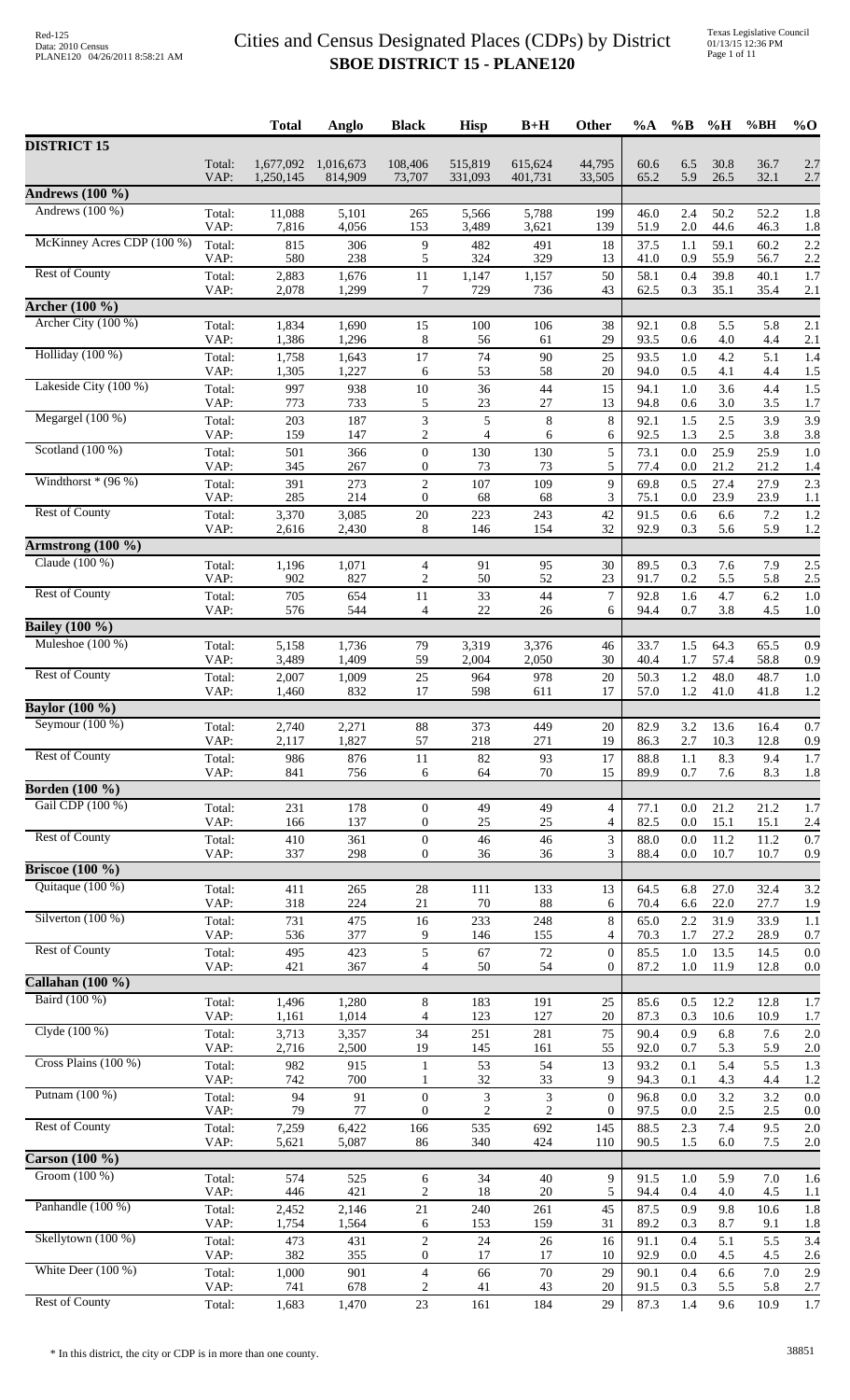|                                      |                | <b>Total</b>   | Anglo          | <b>Black</b>                         | <b>Hisp</b>                          | $B+H$                            | Other                              | $\%A$        | $\%B$          | %H           | %BH          | $%$ <sup>O</sup> |
|--------------------------------------|----------------|----------------|----------------|--------------------------------------|--------------------------------------|----------------------------------|------------------------------------|--------------|----------------|--------------|--------------|------------------|
| <b>DISTRICT 15</b>                   |                |                |                |                                      |                                      |                                  |                                    |              |                |              |              |                  |
| Carson (100 %)                       |                |                |                |                                      |                                      |                                  |                                    |              |                |              |              |                  |
|                                      | VAP:           | 1,272          | 1,128          | 14                                   | 106                                  | 120                              | 24                                 | 88.7         | 1.1            | 8.3          | 9.4          | $\overline{1.9}$ |
| Castro $(100\%$<br>Dimmitt $(100\%)$ |                |                |                |                                      |                                      |                                  |                                    |              |                |              |              |                  |
|                                      | Total:<br>VAP: | 4,393<br>2,986 | 1,214<br>1,018 | 114<br>70                            | 3,023<br>1,870                       | 3,125<br>1,933                   | 54<br>35                           | 27.6<br>34.1 | 2.6<br>2.3     | 68.8<br>62.6 | 71.1<br>64.7 | 1.2<br>1.2       |
| Hart (100 %)                         | Total:         | 1,114          | 241            | $40\,$                               | 834                                  | 867                              | 6                                  | 21.6         | 3.6            | 74.9         | 77.8         | 0.5              |
|                                      | VAP:           | 756            | 193            | 21                                   | 539                                  | 559                              | $\overline{4}$                     | 25.5         | 2.8            | 71.3         | 73.9         | 0.5              |
| Nazareth (100 %)                     | Total:         | 311            | 277            | 1                                    | 33                                   | 34                               | $\mathbf{0}$                       | 89.1         | 0.3            | 10.6         | 10.9         | 0.0              |
| <b>Rest of County</b>                | VAP:<br>Total: | 222<br>2,244   | 203<br>1,272   | $\boldsymbol{0}$<br>18               | 19<br>938                            | 19<br>956                        | $\overline{0}$<br>16               | 91.4<br>56.7 | 0.0<br>$0.8\,$ | 8.6<br>41.8  | 8.6<br>42.6  | 0.0<br>0.7       |
|                                      | VAP:           | 1,575          | 971            | 13                                   | 577                                  | 590                              | 14                                 | 61.7         | 0.8            | 36.6         | 37.5         | 0.9              |
| Childress $(100 \%)$                 |                |                |                |                                      |                                      |                                  |                                    |              |                |              |              |                  |
| Childress (100 %)                    | Total:         | 6,105          | 3,468          | 716                                  | 1,822                                | 2,519                            | 118                                | 56.8         | 11.7           | 29.8         | 41.3         | 1.9              |
|                                      | VAP:           | 4,810          | 2,762          | 612                                  | 1,356                                | 1,959                            | 89                                 | 57.4         | 12.7           | 28.2         | 40.7         | 1.9              |
| <b>Rest of County</b>                | Total:<br>VAP: | 936<br>723     | 859<br>677     | $\boldsymbol{7}$<br>5                | 63<br>37                             | 67<br>41                         | 10<br>5                            | 91.8<br>93.6 | 0.7<br>0.7     | 6.7<br>5.1   | 7.2<br>5.7   | 1.1<br>0.7       |
| Clay $(100\% )$                      |                |                |                |                                      |                                      |                                  |                                    |              |                |              |              |                  |
| Bellevue $(100\%)$                   | Total:         | 362            | 349            | $\overline{c}$                       | 7                                    | 9                                | $\overline{4}$                     | 96.4         | 0.6            | 1.9          | 2.5          | 1.1              |
|                                      | VAP:           | 273            | 264            | 1                                    | $\overline{4}$                       | 5                                | 4                                  | 96.7         | 0.4            | 1.5          | 1.8          | 1.5              |
| Byers (100 %)                        | Total:         | 496            | 460            | 8                                    | 9                                    | 17                               | 19                                 | 92.7         | 1.6            | 1.8          | 3.4          | 3.8              |
| Dean $(100\%)$                       | VAP:<br>Total: | 384<br>493     | 360<br>440     | 4<br>$\boldsymbol{7}$                | 6<br>38                              | 10<br>44                         | 14<br>9                            | 93.8<br>89.2 | 1.0<br>1.4     | 1.6<br>7.7   | 2.6<br>8.9   | 3.6<br>1.8       |
|                                      | VAP:           | 392            | 355            | 5                                    | 27                                   | 31                               | 6                                  | 90.6         | 1.3            | 6.9          | 7.9          | 1.5              |
| Henrietta (100 %)                    | Total:         | 3,141          | 2,899          | 25                                   | 136                                  | 158                              | 84                                 | 92.3         | $0.8\,$        | 4.3          | 5.0          | 2.7              |
|                                      | VAP:           | 2,375          | 2,225          | 12                                   | 80                                   | 91                               | 59                                 | 93.7         | 0.5            | 3.4          | 3.8          | 2.5              |
| Jolly $(100\%)$                      | Total:<br>VAP: | 172<br>139     | 169<br>136     | $\boldsymbol{0}$<br>$\theta$         | $\boldsymbol{0}$<br>$\boldsymbol{0}$ | $\boldsymbol{0}$<br>$\mathbf{0}$ | 3<br>3                             | 98.3<br>97.8 | 0.0<br>0.0     | 0.0<br>0.0   | 0.0<br>0.0   | 1.7<br>2.2       |
| Petrolia (100 %)                     | Total:         | 686            | 626            | 12                                   | 33                                   | 42                               | 18                                 | 91.3         | 1.7            | 4.8          | 6.1          | 2.6              |
|                                      | VAP:           | 507            | 471            | 4                                    | 19                                   | 23                               | 13                                 | 92.9         | 0.8            | 3.7          | 4.5          | 2.6              |
| Windthorst $*(4%)$                   | Total:         | 18             | 18             | $\boldsymbol{0}$                     | $\boldsymbol{0}$                     | $\boldsymbol{0}$                 | $\boldsymbol{0}$                   | 100.0        | 0.0            | 0.0          | 0.0          | 0.0              |
|                                      | VAP:           | 13             | 13             | $\boldsymbol{0}$                     | $\boldsymbol{0}$                     | $\boldsymbol{0}$                 | $\boldsymbol{0}$                   | 100.0        | 0.0            | 0.0          | 0.0          | 0.0              |
| <b>Rest of County</b>                | Total:<br>VAP: | 5,384<br>4,227 | 4,980<br>3,965 | $25\,$<br>20                         | 244<br>141                           | 269<br>161                       | 135<br>101                         | 92.5<br>93.8 | 0.5<br>0.5     | 4.5<br>3.3   | 5.0<br>3.8   | 2.5<br>2.4       |
| Cochran (100 %)                      |                |                |                |                                      |                                      |                                  |                                    |              |                |              |              |                  |
| Morton $(100\%)$                     | Total:         | 2,006          | 673            | 96                                   | 1,225                                | 1,316                            | 17                                 | 33.5         | 4.8            | 61.1         | 65.6         | 0.8              |
|                                      | VAP:           | 1,392          | 550            | 73                                   | 759                                  | 829                              | 13                                 | 39.5         | 5.2            | 54.5         | 59.6         | 0.9              |
| Whiteface (100 %)                    | Total:         | 449            | 207            | $28\,$                               | 221                                  | 234                              | 8<br>7                             | 46.1         | 6.2            | 49.2         | 52.1         | 1.8              |
| <b>Rest of County</b>                | VAP:<br>Total: | 320<br>672     | 161<br>449     | 15<br>15                             | 141<br>208                           | 152<br>220                       | 3                                  | 50.3<br>66.8 | 4.7<br>2.2     | 44.1<br>31.0 | 47.5<br>32.7 | 2.2<br>0.4       |
|                                      | VAP:           | 497            | 359            | 10                                   | 127                                  | 135                              | 3                                  | 72.2         | $2.0\,$        | 25.6         | 27.2         | 0.6              |
| Coke (100 %)                         |                |                |                |                                      |                                      |                                  |                                    |              |                |              |              |                  |
| Blackwell $*(5%)$                    | Total:         | 15             | 13             | $\boldsymbol{0}$                     | $\theta$                             | $\mathbf{0}$                     | $\overline{c}$                     | 86.7         | 0.0            | 0.0          | 0.0          | 13.3             |
| Bronte $(100\%)$                     | VAP:           | 14             | 13             | $\boldsymbol{0}$                     | $\boldsymbol{0}$                     | $\overline{0}$                   | 1                                  | 92.9         | 0.0            | 0.0          | 0.0          | 7.1              |
|                                      | Total:<br>VAP: | 999<br>720     | 753<br>578     | 6<br>5                               | 223<br>131                           | 229<br>136                       | 17<br>6                            | 75.4<br>80.3 | 0.6<br>0.7     | 22.3<br>18.2 | 22.9<br>18.9 | 1.7<br>0.8       |
| Robert Lee $(100\%)$                 | Total:         | 1,049          | 777            | 5                                    | 244                                  | 248                              | 24                                 | 74.1         | 0.5            | 23.3         | 23.6         | 2.3              |
|                                      | VAP:           | 812            | 625            | 3                                    | 165                                  | 168                              | 19                                 | 77.0         | 0.4            | 20.3         | 20.7         | 2.3              |
| <b>Rest of County</b>                | Total:         | 1,257          | 1,108          | $\mathbf{1}$                         | 135                                  | 135                              | 14                                 | 88.1         | 0.1            | 10.7         | 10.7         | 1.1              |
| Coleman $(100\%)$                    | VAP:           | 1,075          | 952            | 1                                    | 110                                  | 110                              | 13                                 | 88.6         | 0.1            | 10.2         | 10.2         | 1.2              |
| Coleman $(100\%)$                    | Total:         | 4,709          | 3,587          | 170                                  | 892                                  | 1,045                            | 77                                 | 76.2         | 3.6            | 18.9         | 22.2         | 1.6              |
|                                      | VAP:           | 3,551          | 2,812          | 110                                  | 573                                  | 677                              | 62                                 | 79.2         | 3.1            | 16.1         | 19.1         | 1.7              |
| Novice $(100\%)$                     | Total:         | 139            | 131            | $\theta$                             | $\overline{4}$                       | $\overline{4}$                   | $\overline{4}$                     | 94.2         | 0.0            | 2.9          | 2.9          | 2.9              |
| Santa Anna (100 %)                   | VAP:           | 108            | 102            | $\mathbf{0}$                         | 3                                    | 3                                | 3                                  | 94.4         | 0.0            | 2.8          | 2.8          | 2.8              |
|                                      | Total:<br>VAP: | 1,099<br>839   | 782<br>621     | 62<br>42                             | 246<br>165                           | 301<br>204                       | 16<br>14                           | 71.2<br>74.0 | 5.6<br>5.0     | 22.4<br>19.7 | 27.4<br>24.3 | 1.5<br>1.7       |
| <b>Rest of County</b>                | Total:         | 2,948          | 2,623          | 14                                   | 277                                  | 287                              | 38                                 | 89.0         | 0.5            | 9.4          | 9.7          | 1.3              |
|                                      | VAP:           | 2,418          | 2,220          | 7                                    | 166                                  | 173                              | 25                                 | 91.8         | 0.3            | 6.9          | 7.2          | 1.0              |
| Collingsworth (100 %)                |                |                |                |                                      |                                      |                                  |                                    |              |                |              |              |                  |
| Dodson (100 %)                       | Total:<br>VAP: | 109<br>83      | 54<br>44       | 3<br>$\overline{c}$                  | 53<br>37                             | 53<br>37                         | $\boldsymbol{2}$<br>$\overline{c}$ | 49.5<br>53.0 | 2.8<br>2.4     | 48.6<br>44.6 | 48.6<br>44.6 | 1.8<br>2.4       |
| Quail CDP (100 %)                    | Total:         | 19             | $18\,$         | $\boldsymbol{0}$                     | $\boldsymbol{0}$                     | $\boldsymbol{0}$                 | $\mathbf{1}$                       | 94.7         | $0.0\,$        | $0.0\,$      | 0.0          | 5.3              |
|                                      | VAP:           | 19             | 18             | $\boldsymbol{0}$                     | $\boldsymbol{0}$                     | $\mathbf{0}$                     | 1                                  | 94.7         | 0.0            | 0.0          | 0.0          | 5.3              |
| Samnorwood CDP (100 %)               | Total:         | 51             | 50             | $\boldsymbol{0}$                     | $\boldsymbol{0}$                     | $\boldsymbol{0}$                 | $\mathbf{1}$                       | 98.0         | 0.0            | 0.0          | 0.0          | 2.0              |
| Wellington $(100\%)$                 | VAP:           | 35             | 34             | $\theta$                             | $\boldsymbol{0}$                     | $\mathbf{0}$                     | 1                                  | 97.1         | 0.0            | 0.0          | 0.0          | 2.9              |
|                                      | Total:<br>VAP: | 2,189<br>1,535 | 1,265<br>996   | 150<br>95                            | 758<br>421                           | 877<br>508                       | 47<br>31                           | 57.8<br>64.9 | 6.9<br>6.2     | 34.6<br>27.4 | 40.1<br>33.1 | 2.1<br>2.0       |
| <b>Rest of County</b>                | Total:         | 689            | 550            | 15                                   | 105                                  | 117                              | 22                                 | 79.8         | 2.2            | 15.2         | 17.0         | 3.2              |
|                                      | VAP:           | 540            | 446            | 11                                   | 64                                   | 75                               | 19                                 | 82.6         | 2.0            | 11.9         | 13.9         | 3.5              |
| Cooke (100 %)                        |                |                |                |                                      |                                      |                                  |                                    |              |                |              |              |                  |
| Callisburg (100 %)                   | Total:<br>VAP: | 353<br>256     | 335<br>248     | $\boldsymbol{0}$<br>$\boldsymbol{0}$ | 16<br>6                              | 16<br>6                          | $\overline{c}$<br>$\overline{c}$   | 94.9<br>96.9 | 0.0<br>0.0     | 4.5<br>2.3   | 4.5<br>2.3   | 0.6<br>0.8       |
|                                      |                |                |                |                                      |                                      |                                  |                                    |              |                |              |              |                  |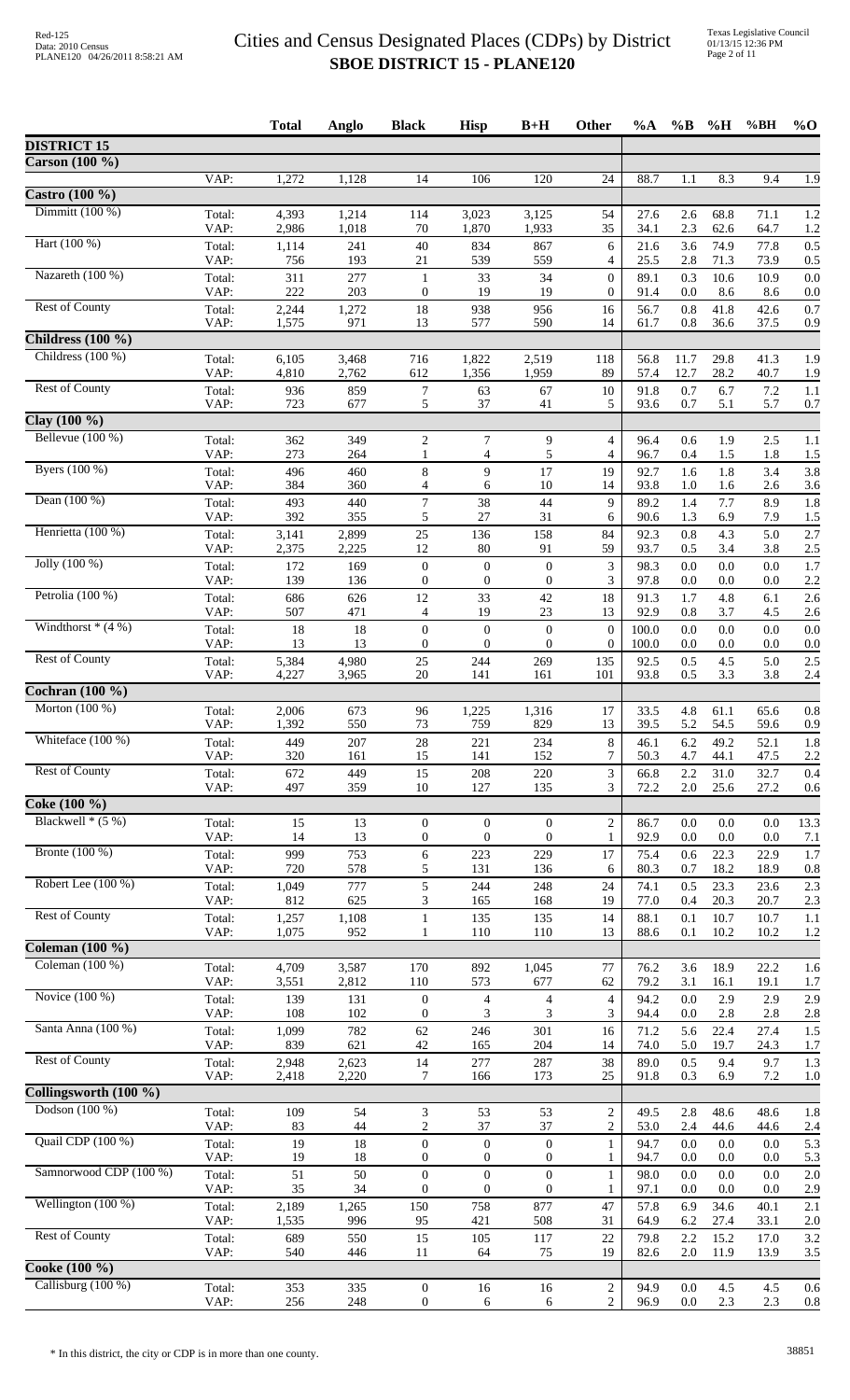|                           |                | <b>Total</b>     | Anglo            | <b>Black</b>                         | <b>Hisp</b>      | $B+H$          | Other                            | %A           | $\%$ B          | %H           | %BH          | $\%$ O     |
|---------------------------|----------------|------------------|------------------|--------------------------------------|------------------|----------------|----------------------------------|--------------|-----------------|--------------|--------------|------------|
| <b>DISTRICT 15</b>        |                |                  |                  |                                      |                  |                |                                  |              |                 |              |              |            |
| Cooke (100 %)             |                |                  |                  |                                      |                  |                |                                  |              |                 |              |              |            |
| Gainesville (100 %)       | Total:<br>VAP: | 16,002<br>11,613 | 10,019<br>8,062  | 1,028<br>655                         | 4,521<br>2,567   | 5,489<br>3,196 | 494<br>355                       | 62.6<br>69.4 | 6.4<br>5.6      | 28.3<br>22.1 | 34.3<br>27.5 | 3.1<br>3.1 |
| Lake Kiowa CDP (100 %)    | Total:<br>VAP: | 1,906<br>1,698   | 1,821<br>1,633   | 7<br>3                               | 46<br>34         | 52<br>37       | 33<br>28                         | 95.5<br>96.2 | 0.4<br>0.2      | 2.4<br>2.0   | 2.7<br>2.2   | 1.7<br>1.6 |
| Lindsay $(100\%)$         | Total:<br>VAP: | 1,018<br>704     | 959<br>665       | $\overline{2}$<br>$\mathbf{1}$       | 28<br>17         | 30<br>18       | 29<br>21                         | 94.2<br>94.5 | 0.2<br>0.1      | 2.8<br>2.4   | 2.9<br>2.6   | 2.8<br>3.0 |
| Muenster $(100\%)$        | Total:         | 1,544            | 1,459            | $\overline{4}$                       | 60               | 64             | 21                               | 94.5         | 0.3             | 3.9          | 4.1          | 1.4        |
| Oak Ridge (Cooke) (100 %) | VAP:<br>Total: | 1,135<br>141     | 1,092<br>123     | 4<br>$\boldsymbol{0}$                | 30<br>14         | 34<br>14       | 9<br>$\overline{\mathcal{L}}$    | 96.2<br>87.2 | 0.4<br>0.0      | 2.6<br>9.9   | 3.0<br>9.9   | 0.8<br>2.8 |
| Valley View (100 %)       | VAP:<br>Total: | 104<br>757       | 92<br>693        | $\theta$<br>$\sqrt{5}$               | 9<br>43          | 9<br>48        | 3<br>16                          | 88.5<br>91.5 | 0.0<br>0.7      | 8.7<br>5.7   | 8.7<br>6.3   | 2.9<br>2.1 |
| <b>Rest of County</b>     | VAP:<br>Total: | 543<br>16,716    | 506<br>14,846    | $\overline{2}$<br>250                | 26<br>1,269      | 28<br>1,515    | 9<br>355                         | 93.2<br>88.8 | 0.4<br>1.5      | 4.8<br>7.6   | 5.2<br>9.1   | 1.7<br>2.1 |
|                           | VAP:           | 12,553           | 11,492           | 87                                   | 719              | 803            | 258                              | 91.5         | 0.7             | 5.7          | 6.4          | 2.1        |
| Cottle (100 %)            |                |                  |                  |                                      |                  |                |                                  |              |                 |              |              |            |
| Paducah (100 %)           | Total:<br>VAP: | 1,186<br>907     | 793<br>645       | 129<br>87                            | 264<br>168       | 385<br>254     | $8\,$<br>8                       | 66.9<br>71.1 | 10.9<br>9.6     | 22.3<br>18.5 | 32.5<br>28.0 | 0.7<br>0.9 |
| <b>Rest of County</b>     | Total:<br>VAP: | 319<br>248       | 250<br>203       | 13<br>9                              | 52<br>35         | 65<br>44       | $\overline{4}$<br>1              | 78.4<br>81.9 | 4.1<br>3.6      | 16.3<br>14.1 | 20.4<br>17.7 | 1.3<br>0.4 |
| $Crossby (100\%)$         |                |                  |                  |                                      |                  |                |                                  |              |                 |              |              |            |
| Crosbyton (100 %)         | Total:<br>VAP: | 1,741<br>1,249   | 653<br>537       | 109<br>68                            | 981<br>643       | 1,079<br>706   | 9<br>6                           | 37.5<br>43.0 | 6.3<br>5.4      | 56.3<br>51.5 | 62.0<br>56.5 | 0.5<br>0.5 |
| Lorenzo $(100\%)$         | Total:         | 1,147            | 388              | 68                                   | 677              | 743            | 16                               | 33.8         | 5.9             | 59.0         | 64.8         | 1.4        |
| Ralls (100 %)             | VAP:<br>Total: | 779<br>1,944     | 313<br>768       | 42<br>48                             | 412<br>1,127     | 454<br>1,164   | 12<br>12                         | 40.2<br>39.5 | 5.4<br>2.5      | 52.9<br>58.0 | 58.3<br>59.9 | 1.5<br>0.6 |
| <b>Rest of County</b>     | VAP:<br>Total: | 1,341<br>1,227   | 608<br>816       | 31<br>18                             | 693<br>386       | 723<br>402     | 10<br>9                          | 45.3<br>66.5 | 2.3<br>1.5      | 51.7<br>31.5 | 53.9<br>32.8 | 0.7<br>0.7 |
|                           | VAP:           | 943              | 660              | 13                                   | 262              | 275            | 8                                | 70.0         | 1.4             | 27.8         | 29.2         | 0.8        |
| Dallam (100 %)            |                |                  |                  |                                      |                  |                |                                  |              |                 |              |              |            |
| Dalhart $*(65%)$          | Total:<br>VAP: | 5,181<br>3,620   | 2,683<br>2,033   | 108<br>67                            | 2,287<br>1,446   | 2,380<br>1,508 | 118<br>79                        | 51.8<br>56.2 | 2.1<br>1.9      | 44.1<br>39.9 | 45.9<br>41.7 | 2.3<br>2.2 |
| Texline $(100\%)$         | Total:<br>VAP: | 507<br>348       | 303<br>234       | $\boldsymbol{0}$<br>$\boldsymbol{0}$ | 180<br>100       | 180<br>100     | 24<br>14                         | 59.8<br>67.2 | 0.0<br>0.0      | 35.5<br>28.7 | 35.5<br>28.7 | 4.7<br>4.0 |
| <b>Rest of County</b>     | Total:         | 1,015            | 740              | 6                                    | 250              | 254            | 21                               | 72.9         | 0.6             | 24.6         | 25.0         | 2.1        |
| Dawson $(100 \%)$         | VAP:           | 732              | 564              | 4                                    | 154              | 156            | 12                               | 77.0         | 0.5             | 21.0         | 21.3         | 1.6        |
| Ackerly $*(72%)$          | Total:         | 158              | 72               | $\theta$                             | 83               | 83             | 3                                | 45.6         | 0.0             | 52.5         | 52.5         | 1.9        |
| Lamesa $(100\%)$          | VAP:           | 102              | 48               | $\overline{0}$                       | 52               | 52             | $\overline{c}$                   | 47.1         | 0.0             | 51.0         | 51.0         | 2.0        |
|                           | Total:<br>VAP: | 9,422<br>6,677   | 3,374<br>2,754   | 483<br>306                           | 5,530<br>3,573   | 5,956<br>3,858 | 92<br>65                         | 35.8<br>41.2 | 5.1<br>4.6      | 58.7<br>53.5 | 63.2<br>57.8 | 1.0<br>1.0 |
| Los Ybanez $(100\%)$      | Total:<br>VAP: | 19<br>17         | 5<br>4           | $\boldsymbol{0}$<br>$\mathbf{0}$     | 14<br>13         | 14<br>13       | 0<br>0                           | 26.3<br>23.5 | 0.0<br>0.0      | 73.7<br>76.5 | 73.7<br>76.5 | 0.0<br>0.0 |
| O'Donnell $*(14\%)$       | Total:<br>VAP: | 118<br>75        | 44<br>32         | $\mathbf{0}$<br>$\boldsymbol{0}$     | 74<br>43         | 74<br>43       | $\overline{0}$<br>$\overline{0}$ | 37.3<br>42.7 | 0.0<br>0.0      | 62.7<br>57.3 | 62.7<br>57.3 | 0.0<br>0.0 |
| Welch CDP (100 %)         | Total:         | 222              | 106              | $\,8\,$                              | 115              | 116            | $\theta$                         | 47.7         | 3.6             | 51.8         | 52.3         | 0.0        |
| <b>Rest of County</b>     | VAP:<br>Total: | 148<br>3,894     | 82<br>1,801      | 3<br>501                             | 66<br>1,571      | 66<br>2,062    | $\overline{0}$<br>31             | 55.4<br>46.3 | $2.0\,$<br>12.9 | 44.6<br>40.3 | 44.6<br>53.0 | 0.0<br>0.8 |
| Deaf Smith $(100 \%)$     | VAP:           | 3,392            | 1,569            | 477                                  | 1,320            | 1,793          | 30                               | 46.3         | 14.1            | 38.9         | 52.9         | 0.9        |
| Hereford $(100\%)$        | Total:         | 15,370           | 4,041            | 264                                  | 11,019           | 11,189         | 140                              | 26.3         | 1.7             | 71.7         | 72.8         | 0.9        |
|                           | VAP:           | 10,284           | 3,269            | 163                                  | 6,782            | 6,911          | 104                              | 31.8         | 1.6             | 65.9         | 67.2         | 1.0        |
| <b>Rest of County</b>     | Total:<br>VAP: | 4,002<br>2,847   | 1,898<br>1,490   | 32<br>15                             | 2,020<br>1,297   | 2,045<br>1,310 | 59<br>47                         | 47.4<br>52.3 | 0.8<br>0.5      | 50.5<br>45.6 | 51.1<br>46.0 | 1.5<br>1.7 |
| Dickens $(100\%$          |                |                  |                  |                                      |                  |                |                                  |              |                 |              |              |            |
| Dickens $(100\%)$         | Total:<br>VAP: | 286<br>232       | 217<br>180       | 7<br>$\overline{4}$                  | 46<br>30         | 50<br>34       | 19<br>$18\,$                     | 75.9<br>77.6 | 2.4<br>1.7      | 16.1<br>12.9 | 17.5<br>14.7 | 6.6<br>7.8 |
| Spur (100 %)              | Total:         | 1,318            | 689              | 89<br>83                             | 519<br>382       | 604<br>463     | 25<br>14                         | 52.3         | 6.8             | 39.4         | 45.8         | 1.9        |
| <b>Rest of County</b>     | VAP:<br>Total: | 1,047<br>840     | 570<br>684       | 11                                   | 143              | 147            | 9                                | 54.4<br>81.4 | 7.9<br>1.3      | 36.5<br>17.0 | 44.2<br>17.5 | 1.3<br>1.1 |
| Donley (100 %)            | VAP:           | 673              | 579              | 8                                    | 82               | 86             | 8                                | 86.0         | $1.2\,$         | 12.2         | 12.8         | 1.2        |
| Clarendon $(100\%)$       | Total:         | 2,026            | 1,633            | 176                                  | 187              | 360            | 33                               | 80.6         | 8.7             | 9.2          | 17.8         | 1.6        |
|                           | VAP:           | 1,593            | 1,327            | 110                                  | 133              | 240            | $26\,$                           | 83.3         | 6.9             | 8.3          | 15.1         | 1.6        |
| Hedley $(100\%)$          | Total:<br>VAP: | 329<br>240       | 292<br>217       | $\mathbf{1}$<br>-1                   | 35<br>21         | 36<br>22       | $\mathbf{1}$<br>1                | 88.8<br>90.4 | 0.3<br>0.4      | 10.6<br>8.8  | 10.9<br>9.2  | 0.3<br>0.4 |
| Howardwick (100 %)        | Total:<br>VAP: | 402<br>343       | 379<br>326       | $\overline{c}$<br>1                  | 14<br>$10\,$     | 16<br>11       | $\tau$<br>6                      | 94.3<br>95.0 | 0.5<br>0.3      | 3.5<br>2.9   | 4.0<br>3.2   | 1.7<br>1.7 |
| <b>Rest of County</b>     | Total:         | 920              | 832              | 3                                    | 73               | 76             | 12                               | 90.4         | 0.3             | 7.9          | 8.3          | 1.3        |
| <b>Fisher</b> $(100\%)$   | VAP:           | 743              | 688              | $\overline{2}$                       | 42               | 44             | 11                               | 92.6         | 0.3             | 5.7          | 5.9          | 1.5        |
| Hamlin $*(0\%)$           | Total:         | $\boldsymbol{0}$ | $\boldsymbol{0}$ | $\mathbf{0}$                         | $\boldsymbol{0}$ | $\mathbf{0}$   | $\boldsymbol{0}$                 | 0.0          | $0.0\,$         | $0.0\,$      | 0.0          | 0.0        |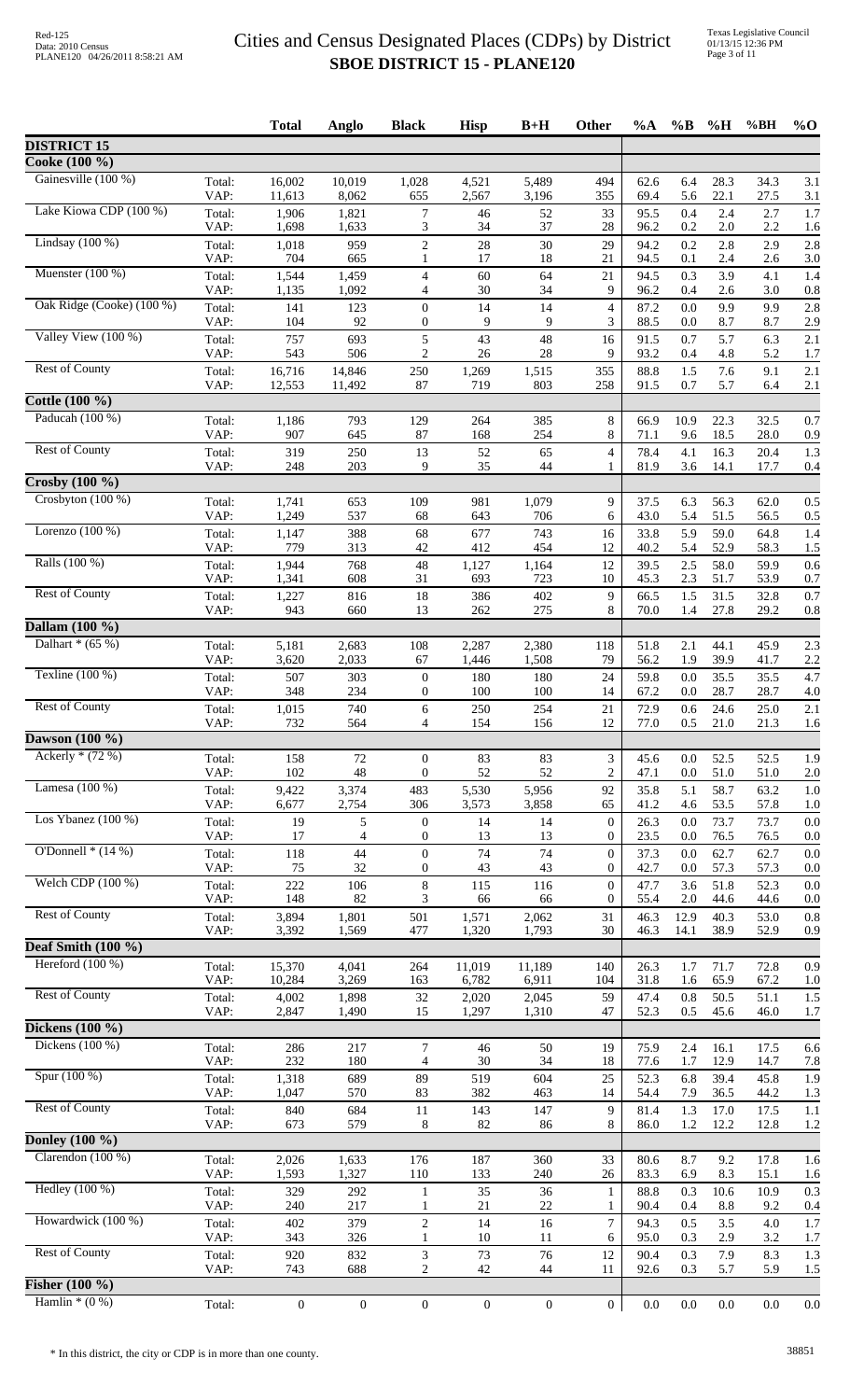|                                    |                | <b>Total</b>     | Anglo            | <b>Black</b>            | <b>Hisp</b>      | $B+H$            | Other                              | $\%A$        | $\%B$      | $\%$ H       | %BH          | $%$ <sup>O</sup> |
|------------------------------------|----------------|------------------|------------------|-------------------------|------------------|------------------|------------------------------------|--------------|------------|--------------|--------------|------------------|
| <b>DISTRICT 15</b>                 |                |                  |                  |                         |                  |                  |                                    |              |            |              |              |                  |
| Fisher (100 %)                     |                |                  |                  |                         |                  |                  |                                    |              |            |              |              |                  |
|                                    | VAP:           | $\boldsymbol{0}$ | $\overline{0}$   | $\boldsymbol{0}$        | $\boldsymbol{0}$ | $\boldsymbol{0}$ | $\overline{0}$                     | 0.0          | 0.0        | 0.0          | 0.0          | 0.0              |
| Roby (100 %)                       | Total:<br>VAP: | 643<br>453       | 390<br>286       | 25<br>19                | 226<br>145       | 250<br>164       | 3<br>3                             | 60.7<br>63.1 | 3.9<br>4.2 | 35.1<br>32.0 | 38.9<br>36.2 | 0.5<br>0.7       |
| Rotan (100 %)                      | Total:         | 1,508            | 850              | 107                     | 537              | 630              | $28\,$                             | 56.4         | 7.1        | 35.6         | 41.8         | 1.9              |
| <b>Rest of County</b>              | VAP:           | 1,159            | 689              | 73                      | 384              | 452              | 18                                 | 59.4         | 6.3        | 33.1         | 39.0         | 1.6              |
|                                    | Total:<br>VAP: | 1,823<br>1,464   | 1,557<br>1,281   | 23<br>15                | 236<br>157       | 252<br>170       | 14<br>13                           | 85.4<br>87.5 | 1.3<br>1.0 | 12.9<br>10.7 | 13.8<br>11.6 | 0.8<br>0.9       |
| Floyd $(100\%$                     |                |                  |                  |                         |                  |                  |                                    |              |            |              |              |                  |
| Floydada (100 %)                   | Total:         | 3,038            | 1,027            | 142                     | 1,872            | 2,000            | 11                                 | 33.8         | 4.7        | 61.6         | 65.8         | 0.4              |
| Lockney (100 %)                    | VAP:<br>Total: | 2,100<br>1,842   | 869<br>709       | 98<br>55                | 1,128<br>1,081   | 1,220<br>1,127   | 11<br>6                            | 41.4<br>38.5 | 4.7<br>3.0 | 53.7<br>58.7 | 58.1<br>61.2 | 0.5<br>0.3       |
|                                    | VAP:           | 1,277            | 586              | 31                      | 657              | 686              | 5                                  | 45.9         | 2.4        | 51.4         | 53.7         | 0.4              |
| <b>Rest of County</b>              | Total:         | 1,566            | 1,041            | 52                      | 457              | 504              | 21                                 | 66.5         | 3.3        | 29.2         | 32.2         | 1.3              |
| Foard (100 %)                      | VAP:           | 1,207            | 867              | 33                      | 293              | 324              | 16                                 | 71.8         | 2.7        | 24.3         | 26.8         | 1.3              |
| Crowell (100 %)                    | Total:         | 948              | 762              | 43                      | 136              | 179              | 7                                  | 80.4         | 4.5        | 14.3         | 18.9         | 0.7              |
|                                    | VAP:           | 738              | 618              | 25                      | 90               | 115              | 5                                  | 83.7         | 3.4        | 12.2         | 15.6         | 0.7              |
| <b>Rest of County</b>              | Total:<br>VAP: | 388<br>320       | 325<br>275       | 11<br>6                 | 51<br>38         | 62<br>44         | 1<br>1                             | 83.8<br>85.9 | 2.8<br>1.9 | 13.1<br>11.9 | 16.0<br>13.8 | 0.3<br>0.3       |
| Gaines (100 %)                     |                |                  |                  |                         |                  |                  |                                    |              |            |              |              |                  |
| Denver City $*(0\%)$               | Total:         | $\boldsymbol{0}$ | $\boldsymbol{0}$ | $\boldsymbol{0}$        | $\boldsymbol{0}$ | $\boldsymbol{0}$ | $\overline{0}$                     | 0.0          | $0.0\,$    | $0.0\,$      | $0.0\,$      | 0.0              |
|                                    | VAP:           | $\theta$         | $\overline{0}$   | $\boldsymbol{0}$        | $\boldsymbol{0}$ | $\theta$         | $\overline{0}$                     | 0.0          | 0.0        | 0.0          | 0.0          | 0.0              |
| Loop CDP $(100\%)$                 | Total:<br>VAP: | 225<br>159       | 117<br>87        | 9<br>6                  | 96<br>64         | 105<br>70        | 3<br>$\overline{c}$                | 52.0<br>54.7 | 4.0<br>3.8 | 42.7<br>40.3 | 46.7<br>44.0 | 1.3<br>1.3       |
| Seagraves (100 %)                  | Total:         | 2,417            | 680              | 145                     | 1,585            | 1,721            | 16                                 | 28.1         | 6.0        | 65.6         | 71.2         | 0.7              |
|                                    | VAP:           | 1,665            | 537              | 95                      | 1,029            | 1,119            | 9                                  | 32.3         | 5.7        | 61.8         | 67.2         | 0.5              |
| Seminole (100 %)                   | Total:<br>VAP: | 6,430<br>4,447   | 3,614<br>2,651   | 121<br>71               | 2,619<br>1,662   | 2,717<br>1,726   | 99<br>70                           | 56.2<br>59.6 | 1.9<br>1.6 | 40.7<br>37.4 | 42.3<br>38.8 | 1.5<br>1.6       |
| <b>Rest of County</b>              | Total:         | 8,454            | 6,217            | $71\,$                  | 2,113            | 2,161            | 76                                 | 73.5         | 0.8        | 25.0         | 25.6         | 0.9              |
|                                    | VAP:           | 5,149            | 3,792            | 35                      | 1,294            | 1,316            | 41                                 | 73.6         | 0.7        | 25.1         | 25.6         | 0.8              |
| Garza (100 %)                      |                |                  |                  |                         |                  |                  |                                    |              |            |              |              |                  |
| Post $(100\%)$                     | Total:<br>VAP: | 5,376<br>4,328   | 2,177<br>1,791   | 418<br>324              | 2,775<br>2,202   | 3,157<br>2,511   | 42<br>26                           | 40.5<br>41.4 | 7.8<br>7.5 | 51.6<br>50.9 | 58.7<br>58.0 | 0.8<br>0.6       |
| <b>Rest of County</b>              | Total:         | 1,085            | 785              | 25                      | 271              | 295              | $\sqrt{5}$                         | 72.4         | 2.3        | 25.0         | 27.2         | 0.5              |
|                                    | VAP:           | 857              | 651              | 14                      | 188              | 201              | 5                                  | 76.0         | 1.6        | 21.9         | 23.5         | 0.6              |
| Gray (100 %)<br>Lefors $(100\%)$   |                |                  |                  |                         |                  |                  |                                    |              |            |              |              |                  |
|                                    | Total:<br>VAP: | 497<br>385       | 464<br>364       | 5<br>3                  | 20<br>10         | 23<br>12         | 10<br>9                            | 93.4<br>94.5 | 1.0<br>0.8 | 4.0<br>$2.6$ | 4.6<br>3.1   | 2.0<br>2.3       |
| McLean $(100\%)$                   | Total:         | 778              | 691              | $\overline{7}$          | 63               | 70               | 17                                 | 88.8         | 0.9        | 8.1          | 9.0          | 2.2              |
| Pampa (100 %)                      | VAP:           | 596              | 542              | 2                       | 36               | 38               | 16                                 | 90.9         | 0.3        | 6.0          | 6.4          | 2.7              |
|                                    | Total:<br>VAP: | 17,994<br>13,128 | 12,312<br>9,707  | 701<br>436              | 4,681<br>2,733   | 5,326<br>3,152   | 356<br>269                         | 68.4<br>73.9 | 3.9<br>3.3 | 26.0<br>20.8 | 29.6<br>24.0 | 2.0<br>2.0       |
| <b>Rest of County</b>              | Total:         | 3,266            | 2,097            | 505                     | 601              | 1,102            | 67                                 | 64.2         | 15.5       | 18.4         | 33.7         | 2.1              |
|                                    | VAP:           | 2,855            | 1,778            | 493                     | 532              | 1,021            | 56                                 | 62.3         | 17.3       | 18.6         | 35.8         | 2.0              |
| Hale (100 %)<br>Abernathy $*(75%)$ | Total:         |                  |                  |                         | 995              |                  |                                    |              |            | 47.2         | 49.0         |                  |
|                                    | VAP:           | 2,108<br>1,471   | 1,056<br>811     | 56<br>31                | 621              | 1,033<br>643     | 19<br>17                           | 50.1<br>55.1 | 2.7<br>2.1 | 42.2         | 43.7         | 0.9<br>1.2       |
| Edmonson $(100\%)$                 | Total:         | 111              | 36               | $\boldsymbol{0}$        | 72               | 72               | $\mathfrak{Z}$                     | 32.4         | 0.0        | 64.9         | 64.9         | 2.7              |
| Hale Center (100 %)                | VAP:           | 77<br>2,252      | 27<br>719        | $\boldsymbol{0}$<br>108 | 47<br>1,424      | 47<br>1,518      | 3<br>15                            | 35.1<br>31.9 | 0.0<br>4.8 | 61.0<br>63.2 | 61.0<br>67.4 | 3.9<br>0.7       |
|                                    | Total:<br>VAP: | 1,554            | 596              | 63                      | 889              | 947              | 11                                 | 38.4         | 4.1        | 57.2         | 60.9         | 0.7              |
| Petersburg (100 %)                 | Total:         | 1,202            | 387              | 30                      | 791              | 813              | $\sqrt{2}$                         | 32.2         | 2.5        | 65.8         | 67.6         | 0.2              |
| Plainview (100 %)                  | VAP:<br>Total: | 851<br>22,194    | 303<br>7,513     | 15<br>1,322             | 532<br>13,221    | 546<br>14,385    | 2<br>296                           | 35.6<br>33.9 | 1.8<br>6.0 | 62.5<br>59.6 | 64.2<br>64.8 | 0.2<br>1.3       |
|                                    | VAP:           | 15,420           | 6,269            | 849                     | 8,144            | 8,933            | 218                                | 40.7         | 5.5        | 52.8         | 57.9         | 1.4              |
| Seth Ward CDP (100 %)              | Total:         | 2,025            | 451              | 54                      | 1,507            | 1,545            | 29                                 | 22.3         | 2.7        | 74.4         | 76.3         | 1.4              |
| <b>Rest of County</b>              | VAP:<br>Total: | 1,322<br>6,381   | 366<br>3,485     | 38<br>586               | 904<br>2,259     | 935<br>2,833     | 21<br>63                           | 27.7<br>54.6 | 2.9<br>9.2 | 68.4<br>35.4 | 70.7<br>44.4 | 1.6<br>1.0       |
|                                    | VAP:           | 5,144            | 2,831            | 546                     | 1,718            | 2,258            | 55                                 | 55.0         | 10.6       | 33.4         | 43.9         | 1.1              |
| Hall $(100\%$                      |                |                  |                  |                         |                  |                  |                                    |              |            |              |              |                  |
| Estelline (100 %)                  | Total:         | 145              | 63               | 7                       | 75               | 82               | $\mathbf{0}$                       | 43.4         | 4.8        | 51.7         | 56.6         | 0.0              |
| Lakeview $(100\%)$                 | VAP:<br>Total: | 99<br>107        | 55<br>57         | 4<br>3                  | 40<br>47         | 44<br>50         | $\boldsymbol{0}$<br>$\overline{0}$ | 55.6<br>53.3 | 4.0<br>2.8 | 40.4<br>43.9 | 44.4<br>46.7 | 0.0<br>0.0       |
|                                    | VAP:           | 76               | 43               | 3                       | 30               | 33               | $\mathbf{0}$                       | 56.6         | 3.9        | 39.5         | 43.4         | 0.0              |
| Memphis $(100\%)$                  | Total:         | 2,290            | 1,315            | 211                     | 753              | 955              | 20                                 | 57.4         | 9.2        | 32.9         | 41.7         | 0.9              |
| Turkey (100 %)                     | VAP:<br>Total: | 1,685<br>421     | 1,080<br>265     | 139<br>11               | 454<br>143       | 588<br>154       | 17<br>$\sqrt{2}$                   | 64.1<br>62.9 | 8.2<br>2.6 | 26.9<br>34.0 | 34.9<br>36.6 | 1.0<br>0.5       |
|                                    | VAP:           | 320              | 216              | 11                      | 91               | 102              | $\overline{c}$                     | 67.5         | 3.4        | 28.4         | 31.9         | 0.6              |
| <b>Rest of County</b>              | Total:<br>VAP: | 390<br>306       | 298<br>241       | $22\,$<br>$17\,$        | 69<br>45         | 88<br>62         | $\overline{4}$<br>$\mathfrak{Z}$   | 76.4<br>78.8 | 5.6<br>5.6 | 17.7<br>14.7 | 22.6<br>20.3 | 1.0<br>1.0       |
|                                    |                |                  |                  |                         |                  |                  |                                    |              |            |              |              |                  |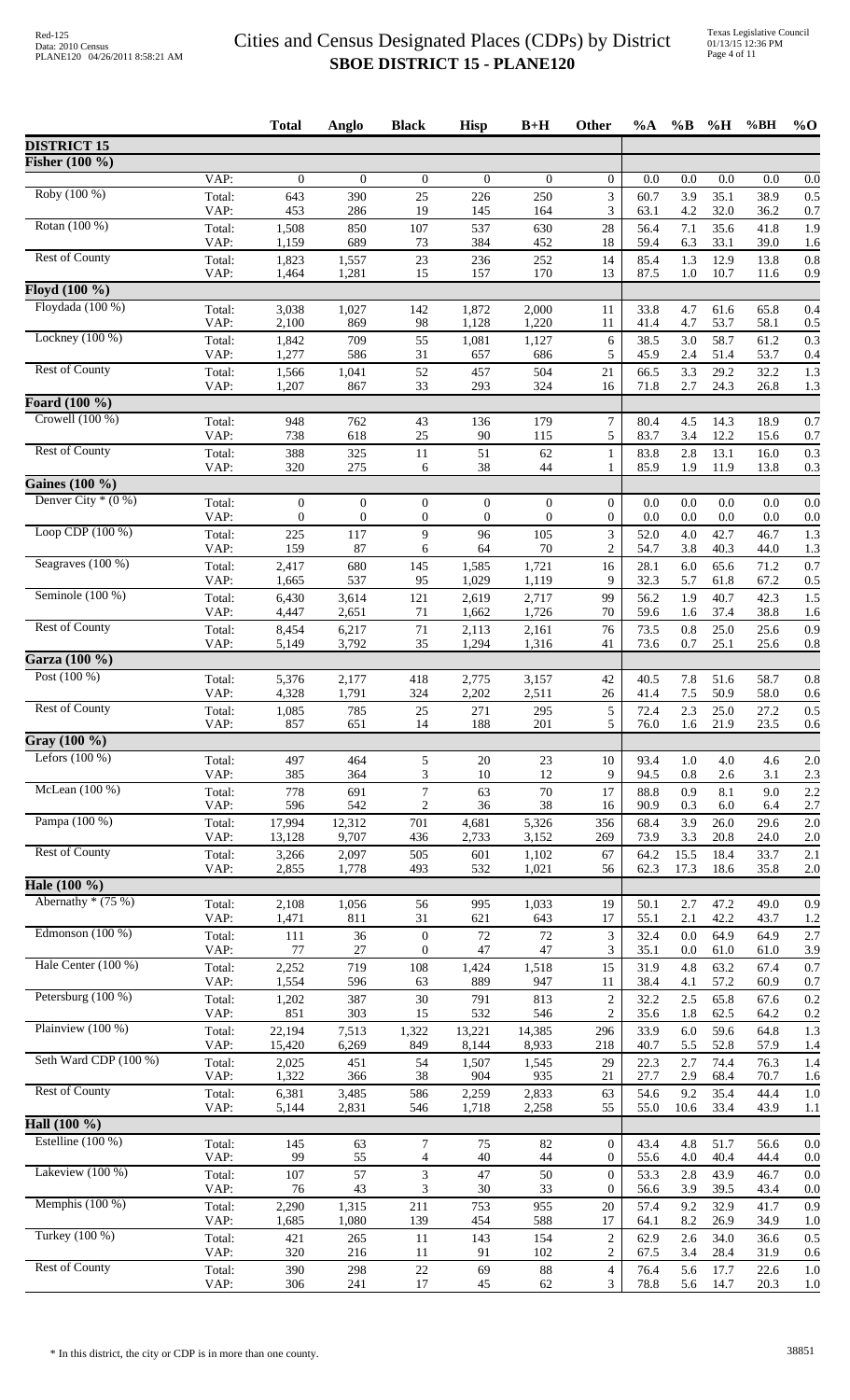|                          |                | <b>Total</b>     | Anglo            | <b>Black</b>                         | <b>Hisp</b>                | $B+H$                          | Other                                | $\%A$        | $\%$ B         | %H           | %BH          | $\%$ O     |
|--------------------------|----------------|------------------|------------------|--------------------------------------|----------------------------|--------------------------------|--------------------------------------|--------------|----------------|--------------|--------------|------------|
| <b>DISTRICT 15</b>       |                |                  |                  |                                      |                            |                                |                                      |              |                |              |              |            |
| Hansford $(100 \%)$      |                |                  |                  |                                      |                            |                                |                                      |              |                |              |              |            |
| Gruver $(100\%)$         | Total:<br>VAP: | 1,194<br>827     | 741<br>542       | 12<br>9                              | 436<br>271                 | 448<br>280                     | 5<br>5                               | 62.1<br>65.5 | 1.0<br>1.1     | 36.5<br>32.8 | 37.5<br>33.9 | 0.4<br>0.6 |
| Morse CDP (100 %)        | Total:<br>VAP: | 147<br>109       | 101<br>$80\,$    | $\mathbf{1}$<br>$\boldsymbol{0}$     | 45<br>29                   | 46<br>29                       | $\overline{0}$<br>0                  | 68.7<br>73.4 | 0.7<br>0.0     | 30.6<br>26.6 | 31.3<br>26.6 | 0.0<br>0.0 |
| Spearman (100 %)         | Total:<br>VAP: | 3,368<br>2,316   | 1,677<br>1,314   | 30<br>17                             | 1,630<br>964               | 1,646<br>973                   | 45<br>29                             | 49.8<br>56.7 | 0.9<br>0.7     | 48.4<br>41.6 | 48.9<br>42.0 | 1.3<br>1.3 |
| <b>Rest of County</b>    | Total:         | 904              | 569              | 10                                   | 319                        | 329                            | 6                                    | 62.9         | 1.1            | 35.3         | 36.4         | 0.7        |
| Hardeman (100 %)         | VAP:           | 658              | 440              | 6                                    | 208                        | 214                            | 4                                    | 66.9         | 0.9            | 31.6         | 32.5         | 0.6        |
| Chillicothe (100 %)      | Total:         | 707              | 456              | 33                                   | 209                        | 237                            | 14                                   | 64.5         | 4.7            | 29.6         | 33.5         | 2.0        |
| Quanah (100 %)           | VAP:           | 515              | 371              | 19                                   | 117                        | 135                            | 9                                    | 72.0         | 3.7            | 22.7         | 26.2         | 1.7        |
|                          | Total:<br>VAP: | 2,641<br>1,969   | 1,862<br>1,499   | 206<br>135                           | 539<br>302                 | 729<br>433                     | 50<br>37                             | 70.5<br>76.1 | 7.8<br>6.9     | 20.4<br>15.3 | 27.6<br>22.0 | 1.9<br>1.9 |
| <b>Rest of County</b>    | Total:<br>VAP: | 791<br>636       | 620<br>518       | 32<br>22                             | 141<br>94                  | 165<br>112                     | 6<br>6                               | 78.4<br>81.4 | 4.0<br>3.5     | 17.8<br>14.8 | 20.9<br>17.6 | 0.8<br>0.9 |
| Hartley $(100\%)$        |                |                  |                  |                                      |                            |                                |                                      |              |                |              |              |            |
| Channing $(100\%)$       | Total:<br>VAP: | 363<br>257       | 312<br>221       | $\theta$<br>$\mathbf{0}$             | 43<br>29                   | 43<br>29                       | 8<br>7                               | 86.0<br>86.0 | 0.0<br>0.0     | 11.8<br>11.3 | 11.8<br>11.3 | 2.2<br>2.7 |
| Dalhart $*(35%)$         | Total:         | 2,749            | 2,280            | 23                                   | 410                        | 427                            | 42                                   | 82.9         | 0.8            | 14.9         | 15.5         | 1.5        |
| Hartley CDP (100 %)      | VAP:<br>Total: | 2,015            | 1,751<br>324     | 8                                    | 226<br>210                 | 232<br>210                     | 32<br>6                              | 86.9<br>60.0 | 0.4<br>0.0     | 11.2<br>38.9 | 11.5<br>38.9 | 1.6<br>1.1 |
|                          | VAP:           | 540<br>328       | 220              | $\boldsymbol{0}$<br>$\mathbf{0}$     | 106                        | 106                            | 2                                    | 67.1         | 0.0            | 32.3         | 32.3         | 0.6        |
| <b>Rest of County</b>    | Total:<br>VAP: | 2,410<br>2,093   | 1,195<br>984     | 406<br>404                           | 785<br>689                 | 1,191<br>1,093                 | 24<br>16                             | 49.6<br>47.0 | 16.8<br>19.3   | 32.6<br>32.9 | 49.4<br>52.2 | 1.0<br>0.8 |
| Haskell (100 %)          |                |                  |                  |                                      |                            |                                |                                      |              |                |              |              |            |
| Haskell (100 %)          | Total:<br>VAP: | 3,322<br>2,615   | 2,193<br>1,828   | 177<br>126                           | 889<br>602                 | 1,050<br>726                   | 79<br>61                             | 66.0<br>69.9 | 5.3<br>4.8     | 26.8<br>23.0 | 31.6<br>27.8 | 2.4<br>2.3 |
| O'Brien (100 %)          | Total:         | 106              | 57               | $\theta$                             | 47                         | 47                             | $\overline{2}$                       | 53.8         | 0.0            | 44.3         | 44.3         | 1.9        |
| Rochester (100 %)        | VAP:<br>Total: | 86<br>324        | 46<br>181        | $\mathbf{0}$<br>26                   | 40<br>121                  | 40<br>142                      | $\overline{0}$<br>$\mathbf{1}$       | 53.5<br>55.9 | 0.0<br>8.0     | 46.5<br>37.3 | 46.5<br>43.8 | 0.0<br>0.3 |
| Rule (100 %)             | VAP:<br>Total: | 242<br>636       | 146<br>447       | 19<br>24                             | 78<br>166                  | 95<br>185                      | 1<br>$\overline{4}$                  | 60.3<br>70.3 | 7.9<br>3.8     | 32.2<br>26.1 | 39.3<br>29.1 | 0.4<br>0.6 |
|                          | VAP:           | 513              | 373              | 15                                   | 123                        | 136                            | 4                                    | 72.7         | 2.9            | 24.0         | 26.5         | 0.8        |
| Stamford $*(1%)$         | Total:<br>VAP: | 33<br>28         | 30<br>26         | $\boldsymbol{0}$<br>$\boldsymbol{0}$ | $\sqrt{2}$<br>$\mathbf{1}$ | $\overline{c}$<br>$\mathbf{1}$ | 1<br>1                               | 90.9<br>92.9 | $0.0\,$<br>0.0 | 6.1<br>3.6   | 6.1<br>3.6   | 3.0<br>3.6 |
| Weinert $(100\%)$        | Total:<br>VAP: | 172<br>136       | 128<br>105       | $\boldsymbol{0}$<br>$\mathbf{0}$     | 44<br>31                   | 44<br>31                       | $\boldsymbol{0}$<br>$\boldsymbol{0}$ | 74.4<br>77.2 | 0.0<br>0.0     | 25.6<br>22.8 | 25.6<br>22.8 | 0.0<br>0.0 |
| <b>Rest of County</b>    | Total:         | 1,306            | 1,112<br>929     | 34                                   | 145                        | 178                            | 16<br>12                             | 85.1         | 2.6            | 11.1         | 13.6         | 1.2        |
| Hemphill $(100 \%)$      | VAP:           | 1,051            |                  | 17                                   | 94                         | 110                            |                                      | 88.4         | 1.6            | 8.9          | 10.5         | 1.1        |
| Canadian (100 %)         | Total:         | 2,649            | 1,709            | 9                                    | 899                        | 908                            | 32                                   | 64.5         | 0.3            | 33.9         | 34.3         | 1.2        |
| <b>Rest of County</b>    | VAP:<br>Total: | 1,805<br>1,158   | 1,276<br>947     | 3<br>$\sqrt{5}$                      | 505<br>187                 | 508<br>187                     | 21<br>24                             | 70.7<br>81.8 | 0.2<br>0.4     | 28.0<br>16.1 | 28.1<br>16.1 | 1.2<br>2.1 |
|                          | VAP:           | 886              | 748              | 2                                    | 114                        | 114                            | 24                                   | 84.4         | 0.2            | 12.9         | 12.9         | 2.7        |
| <b>Hockley</b> (100 %)   |                |                  |                  |                                      |                            |                                |                                      |              |                |              |              |            |
| Anton (100 %)            | Total:<br>VAP: | 1,126<br>803     | 541<br>421       | 41<br>26                             | 537<br>351                 | 574<br>376                     | 11<br>6                              | 48.0<br>52.4 | 3.6<br>3.2     | 47.7<br>43.7 | 51.0<br>46.8 | 1.0<br>0.7 |
| Levelland $(100\%)$      | Total:<br>VAP: | 13,542<br>9,876  | 6,146<br>5,008   | 751<br>542                           | 6,523<br>4,210             | 7,225<br>4,739                 | 171<br>129                           | 45.4<br>50.7 | 5.5<br>5.5     | 48.2<br>42.6 | 53.4<br>48.0 | 1.3<br>1.3 |
| Opdyke West (100 %)      | Total:<br>VAP: | 174<br>123       | 84<br>68         | $\,8$<br>3                           | 77<br>47                   | 85<br>50                       | 5<br>5                               | 48.3<br>55.3 | 4.6<br>2.4     | 44.3<br>38.2 | 48.9<br>40.7 | 2.9        |
| Ropesville (100 %)       | Total:         | 434              | 211              | $\,$ 8 $\,$                          | 213                        | 221                            | $\overline{c}$                       | 48.6         | 1.8            | 49.1         | 50.9         | 4.1<br>0.5 |
| Smyer (100 %)            | VAP:<br>Total: | 321<br>474       | 163<br>277       | 6<br>19                              | 150<br>180                 | 156<br>194                     | 2<br>3                               | 50.8<br>58.4 | 1.9<br>4.0     | 46.7<br>38.0 | 48.6<br>40.9 | 0.6<br>0.6 |
| Sundown (100 %)          | VAP:           | 339              | 218              | 8                                    | 110                        | 118                            | 3                                    | 64.3         | 2.4            | 32.4         | 34.8         | 0.9        |
|                          | Total:<br>VAP: | 1,397<br>952     | 745<br>564       | 21<br>8                              | 621<br>371                 | 641<br>378                     | 11<br>10                             | 53.3<br>59.2 | 1.5<br>0.8     | 44.5<br>39.0 | 45.9<br>39.7 | 0.8<br>1.1 |
| <b>Rest of County</b>    | Total:<br>VAP: | 5,788<br>4,294   | 3,791<br>2,992   | 93<br>44                             | 1,842<br>1,204             | 1,920<br>1,244                 | $77\,$<br>58                         | 65.5<br>69.7 | 1.6<br>1.0     | 31.8<br>28.0 | 33.2<br>29.0 | 1.3<br>1.4 |
| <b>Howard</b> (100 %)    |                |                  |                  |                                      |                            |                                |                                      |              |                |              |              |            |
| Big Spring $(100\%)$     | Total:<br>VAP: | 27,282<br>21,204 | 12,742<br>10,737 | 2,335<br>1,765                       | 11,751<br>8,227            | 13,906<br>9,945                | 634<br>522                           | 46.7<br>50.6 | 8.6<br>8.3     | 43.1<br>38.8 | 51.0<br>46.9 | 2.3<br>2.5 |
| Coahoma (100 %)          | Total:         | 817              | 567              | $\overline{4}$                       | 239                        | 243                            | 7                                    | 69.4         | 0.5            | 29.3         | 29.7         | 0.9        |
| Forsan (100 %)           | VAP:<br>Total: | 605<br>210       | 437<br>170       | $\overline{c}$<br>5                  | 161<br>37                  | 163<br>40                      | 5<br>$\boldsymbol{0}$                | 72.2<br>81.0 | 0.3<br>2.4     | 26.6<br>17.6 | 26.9<br>19.0 | 0.8<br>0.0 |
| Sand Springs CDP (100 %) | VAP:<br>Total: | 146<br>835       | 122<br>664       | 1<br>5                               | 23<br>154                  | 24<br>157                      | $\boldsymbol{0}$<br>14               | 83.6<br>79.5 | 0.7<br>0.6     | 15.8<br>18.4 | 16.4<br>18.8 | 0.0<br>1.7 |
|                          | VAP:           | 639              | 527              | 2                                    | 100                        | 102                            | 10                                   | 82.5         | 0.3            | 15.6         | 16.0         | 1.6        |
| <b>Rest of County</b>    | Total:<br>VAP: | 5,868<br>4,561   | 4,658<br>3,735   | 65<br>32                             | 1,074<br>722               | 1,125<br>750                   | 85<br>76                             | 79.4<br>81.9 | 1.1<br>0.7     | 18.3<br>15.8 | 19.2<br>16.4 | 1.4<br>1.7 |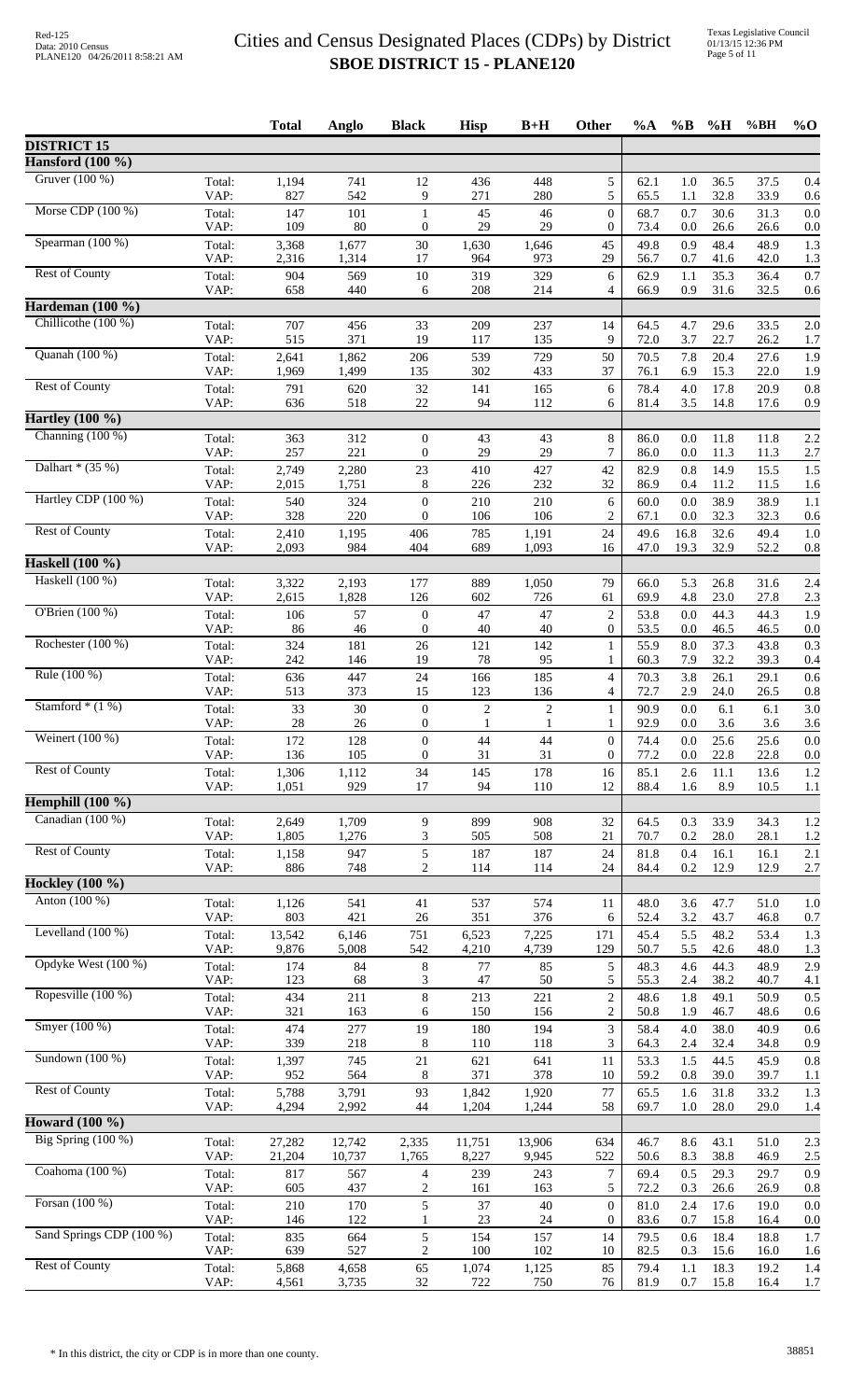|                                       |                | <b>Total</b>   | Anglo          | <b>Black</b>                               | <b>Hisp</b>           | $B+H$          | Other                            | $\%A$        | $\%B$        | $\%$ H       | %BH          | $\%$ O         |
|---------------------------------------|----------------|----------------|----------------|--------------------------------------------|-----------------------|----------------|----------------------------------|--------------|--------------|--------------|--------------|----------------|
| <b>DISTRICT 15</b>                    |                |                |                |                                            |                       |                |                                  |              |              |              |              |                |
| Hutchinson (100 %)<br>Borger (100 %)  | Total:         | 13,251         | 8,715          | 571                                        | 3,616                 | 4,127          | 409                              | 65.8         | 4.3          | 27.3         | 31.1         |                |
|                                       | VAP:           | 9,585          | 6,801          | 358                                        | 2,133                 | 2,476          | 308                              | 71.0         | 3.7          | 22.3         | 25.8         | 3.1<br>3.2     |
| Fritch $*(100\%)$                     | Total:<br>VAP: | 2,109<br>1,550 | 1,937<br>1,454 | 13<br>2                                    | 118<br>63             | 130<br>65      | 42<br>31                         | 91.8<br>93.8 | 0.6<br>0.1   | 5.6<br>4.1   | 6.2<br>4.2   | 2.0<br>2.0     |
| Lake Meredith Estates CDP (100 Total: |                | 437            | 388            | $\overline{c}$                             | 38                    | 40             | 9                                | 88.8         | 0.5          | 8.7          | 9.2          | 2.1            |
| $%$ )                                 | VAP:           | 369            | 334            | 1                                          | 25                    | 26             | 9                                | 90.5         | 0.3          | 6.8          | 7.0          | 2.4            |
| Sanford (100 %)                       | Total:         | 164            | 148            | 1                                          | 11                    | 12             | $\overline{4}$                   | 90.2         | 0.6          | 6.7          | 7.3          | 2.4            |
| Stinnett (100 %)                      | VAP:<br>Total: | 124<br>1,881   | 118<br>1,593   | $\mathbf{1}$<br>26                         | $\overline{4}$<br>207 | 5<br>233       | 1<br>55                          | 95.2<br>84.7 | 0.8<br>1.4   | 3.2<br>11.0  | 4.0<br>12.4  | 0.8<br>2.9     |
|                                       | VAP:           | 1,405          | 1,201          | 18                                         | 141                   | 159            | 45                               | 85.5         | 1.3          | 10.0         | 11.3         | 3.2            |
| <b>Rest of County</b>                 | Total:<br>VAP: | 4,308<br>3,289 | 3,701<br>2,897 | 69<br>37                                   | 396<br>247            | 459<br>284     | 148<br>108                       | 85.9<br>88.1 | 1.6<br>1.1   | 9.2<br>7.5   | 10.7<br>8.6  | 3.4<br>3.3     |
| Jones $(100\%$                        |                |                |                |                                            |                       |                |                                  |              |              |              |              |                |
| Abilene $*(4%)$                       | Total:<br>VAP: | 5,145<br>5,025 | 1,848<br>1,765 | 1,725<br>1,720                             | 1,539<br>1,517        | 3,252<br>3,225 | 45<br>35                         | 35.9<br>35.1 | 33.5<br>34.2 | 29.9<br>30.2 | 63.2<br>64.2 | 0.9<br>0.7     |
| Anson (100 %)                         | Total:         | 2,430          | 1,420          | 86                                         | 896                   | 974            | 36                               | 58.4         | 3.5          | 36.9         | 40.1         | 1.5            |
| Hamlin $*(100\%)$                     | VAP:           | 1,750          | 1,111          | 47                                         | 568                   | 612<br>773     | 27<br>20                         | 63.5<br>62.7 | 2.7<br>8.7   | 32.5<br>28.6 | 35.0<br>36.4 | 1.5<br>0.9     |
|                                       | Total:<br>VAP: | 2,124<br>1,546 | 1,331<br>1,019 | 185<br>128                                 | 607<br>389            | 511            | 16                               | 65.9         | 8.3          | 25.2         | 33.1         | 1.0            |
| Hawley (100 %)                        | Total:<br>VAP: | 634<br>460     | 585<br>434     | $\ensuremath{\mathfrak{Z}}$<br>$\sqrt{2}$  | 39<br>18              | 41<br>20       | $\,8\,$<br>6                     | 92.3<br>94.3 | 0.5<br>0.4   | 6.2<br>3.9   | 6.5<br>4.3   | 1.3<br>1.3     |
| Lueders $*(100\%)$                    | Total:         | 346            | 300            | $\overline{4}$                             | 37                    | 41             | 5                                | 86.7         | 1.2          | 10.7         | 11.8         | 1.4            |
| Stamford $*(99%)$                     | VAP:           | 270            | 235            | $\mathbf{1}$                               | 29                    | 30             | 5                                | 87.0         | 0.4          | 10.7         | 11.1         | 1.9            |
|                                       | Total:<br>VAP: | 3,091<br>2,336 | 1,763<br>1,476 | 305<br>193                                 | 1,011<br>648          | 1,294<br>833   | 34<br>27                         | 57.0<br>63.2 | 9.9<br>8.3   | 32.7<br>27.7 | 41.9<br>35.7 | 1.1<br>1.2     |
| <b>Rest of County</b>                 | Total:         | 6,432          | 5,302          | 139                                        | 880                   | 1,009          | 121                              | 82.4         | 2.2          | 13.7         | 15.7         | 1.9            |
| <b>Kent</b> $(100\%)$                 | VAP:           | 5,081          | 4,230          | 98                                         | 664                   | 757            | 94                               | 83.3         | 1.9          | 13.1         | 14.9         | 1.9            |
| Girard CDP (100 %)                    | Total:         | 50             | 40             | 3                                          | 8                     | 9              | $\mathbf{1}$                     | 80.0         | 6.0          | 16.0         | 18.0         | 2.0            |
| Jayton (100 %)                        | VAP:<br>Total: | 40<br>534      | 33<br>435      | $\overline{2}$<br>5                        | 7<br>90               | $\tau$<br>93   | 0<br>6                           | 82.5<br>81.5 | 5.0<br>0.9   | 17.5<br>16.9 | 17.5<br>17.4 | 0.0<br>1.1     |
|                                       | VAP:           | 398            | 345            |                                            | 48                    | 49             | 4                                | 86.7         | 0.3          | 12.1         | 12.3         | 1.0            |
| <b>Rest of County</b>                 | Total:<br>VAP: | 224<br>185     | 194<br>162     | $\overline{\mathcal{L}}$<br>$\overline{4}$ | 22<br>15              | 26<br>19       | $\overline{4}$<br>4              | 86.6<br>87.6 | 1.8<br>2.2   | 9.8<br>8.1   | 11.6<br>10.3 | 1.8<br>2.2     |
| King (100 %)                          |                |                |                |                                            |                       |                |                                  |              |              |              |              |                |
| Guthrie CDP (100 %)                   | Total:         | 160            | 145            | $\mathbf{0}$                               | 14                    | 14             | $\mathbf{1}$                     | 90.6         | 0.0          | 8.8          | 8.8          | 0.6            |
| <b>Rest of County</b>                 | VAP:<br>Total: | 119<br>126     | 109<br>97      | $\boldsymbol{0}$<br>$\overline{0}$         | 9<br>25               | 9<br>25        | 1<br>$\overline{4}$              | 91.6<br>77.0 | 0.0<br>0.0   | 7.6<br>19.8  | 7.6<br>19.8  | 0.8<br>3.2     |
|                                       | VAP:           | 99             | 78             | $\boldsymbol{0}$                           | 18                    | 18             | 3                                | 78.8         | 0.0          | 18.2         | 18.2         | 3.0            |
| Knox (100 %)<br>Benjamin (100 %)      |                |                |                |                                            |                       |                |                                  |              |              |              |              |                |
|                                       | Total:<br>VAP: | 258<br>192     | 199<br>156     | 6<br>$\overline{4}$                        | 54<br>33              | 59<br>36       | $\mathbf{0}$<br>$\boldsymbol{0}$ | 77.1<br>81.3 | 2.3<br>2.1   | 20.9<br>17.2 | 22.9<br>18.8 | 0.0<br>0.0     |
| Goree (100 %)                         | Total:<br>VAP: | 203<br>150     | 129<br>101     | 18<br>14                                   | 55<br>34              | 73<br>48       | $\mathbf{1}$<br>1                | 63.5<br>67.3 | 8.9<br>9.3   | 27.1<br>22.7 | 36.0<br>32.0 | 0.5<br>0.7     |
| Knox City (100 %)                     | Total:         | 1,130          | 698            | 84                                         | 344                   | 420            | 12                               | 61.8         | 7.4          | 30.4         | 37.2         | 1.1            |
| Munday (100 %)                        | VAP:           | 852            | 563            | 55                                         | 228                   | 280            | 9                                | 66.1         | 6.5          | 26.8         | 32.9         | 1.1            |
|                                       | Total:<br>VAP: | 1,300<br>935   | 694<br>572     | 102<br>57                                  | 497<br>301            | 595<br>356     | 11<br>7                          | 53.4<br>61.2 | 7.8<br>6.1   | 38.2<br>32.2 | 45.8<br>38.1 | 0.8<br>0.7     |
| <b>Rest of County</b>                 | Total:         | 828            | 627            | 37                                         | 151                   | 184            | 17                               | 75.7         | 4.5          | 18.2         | 22.2         | 2.1            |
| <b>Lamb</b> $(100\%)$                 | VAP:           | 648            | 516            | 20                                         | 100                   | 119            | 13                               | 79.6         | 3.1          | 15.4         | 18.4         | 2.0            |
| Amherst (100 %)                       | Total:         | 721            | 328            | 40                                         | 349                   | 385            | $\,8$                            | 45.5         | 5.5          | 48.4         | 53.4         | 1.1            |
| Earth (100 %)                         | VAP:<br>Total: | 527<br>1,065   | 274<br>336     | 32<br>44                                   | 214<br>679            | 245<br>722     | 8<br>$\tau$                      | 52.0<br>31.5 | 6.1<br>4.1   | 40.6<br>63.8 | 46.5<br>67.8 | 1.5<br>0.7     |
|                                       | VAP:           | 719            | 270            | 19                                         | 426                   | 445            | 4                                | 37.6         | 2.6          | 59.2         | 61.9         | 0.6            |
| Littlefield $(100\%)$                 | Total:<br>VAP: | 6,372<br>4,495 | 2,459<br>1,978 | 438<br>275                                 | 3,483<br>2,227        | 3,867<br>2,480 | 46<br>37                         | 38.6<br>44.0 | 6.9<br>6.1   | 54.7<br>49.5 | 60.7<br>55.2 | 0.7<br>0.8     |
| Olton $(100\%)$                       | Total:         | 2,215          | 639            | 24                                         | 1,539                 | 1,557          | 19                               | 28.8         | 1.1          | 69.5         | 70.3         | 0.9            |
| Spade CDP (100 %)                     | VAP:           | 1,517          | 541            | 13                                         | 955                   | 966            | 10                               | 35.7         | 0.9          | 63.0         | 63.7         | 0.7            |
|                                       | Total:<br>VAP: | 73<br>57       | 41<br>36       | 7<br>$\overline{4}$                        | 25<br>17              | 32<br>21       | $\boldsymbol{0}$<br>0            | 56.2<br>63.2 | 9.6<br>7.0   | 34.2<br>29.8 | 43.8<br>36.8 | 0.0<br>0.0     |
| Springlake (100 %)                    | Total:<br>VAP: | 108<br>82      | $80\,$<br>59   | $\sqrt{2}$<br>2                            | 25<br>20              | 27<br>22       | $\mathbf{1}$                     | 74.1<br>72.0 | 1.9<br>2.4   | 23.1<br>24.4 | 25.0<br>26.8 | 0.9            |
| Sudan (100 %)                         | Total:         | 958            | 530            | 49                                         | 371                   | 419            | 1<br>9                           | 55.3         | 5.1          | 38.7         | 43.7         | 1.2<br>0.9     |
| <b>Rest of County</b>                 | VAP:           | 655            | 400            | 26                                         | 223                   | 249            | 6                                | 61.1         | 4.0          | 34.0         | 38.0         | 0.9            |
|                                       | Total:<br>VAP: | 2,465<br>1,833 | 1,607<br>1,283 | 68<br>35                                   | 760<br>481            | 819<br>516     | 39<br>34                         | 65.2<br>70.0 | 2.8<br>1.9   | 30.8<br>26.2 | 33.2<br>28.2 | 1.6<br>1.9     |
| Lipscomb $(100\%$                     |                |                |                |                                            |                       |                |                                  |              |              |              |              |                |
| Booker * (99 %)                       | Total:<br>VAP: | 1,502<br>1,019 | 665<br>506     | 20<br>15                                   | 794<br>485            | 799<br>487     | 38<br>26                         | 44.3<br>49.7 | 1.3<br>1.5   | 52.9<br>47.6 | 53.2<br>47.8 | $2.5\,$<br>2.6 |
| Darrouzett (100 %)                    | Total:         | 350            | 282            | $\overline{c}$                             | 58                    | $60\,$         | $8\,$                            | 80.6         | 0.6          | 16.6         | 17.1         | 2.3            |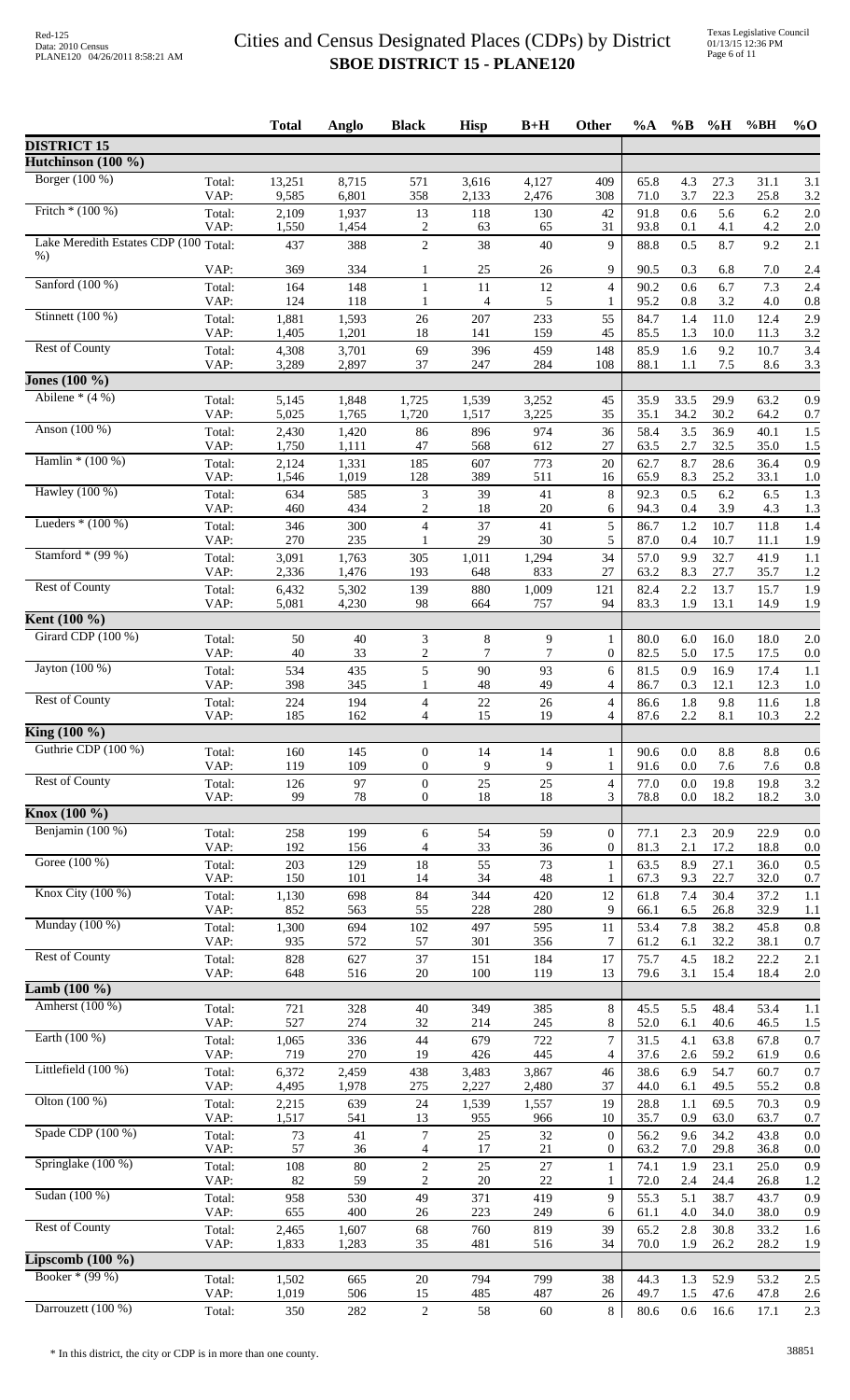|                                                   |                | <b>Total</b>     | Anglo            | <b>Black</b>          | <b>Hisp</b>      | $B+H$            | Other                            | $\%A$        | $\%$ B     | $\%$ H       | %BH          | $\%$ O     |
|---------------------------------------------------|----------------|------------------|------------------|-----------------------|------------------|------------------|----------------------------------|--------------|------------|--------------|--------------|------------|
| <b>DISTRICT 15</b>                                |                |                  |                  |                       |                  |                  |                                  |              |            |              |              |            |
| Lipscomb $(100 \%)$                               | VAP:           | 259              | 226              | $\boldsymbol{0}$      | 28               | 28               | 5                                | 87.3         | 0.0        | 10.8         | 10.8         | 1.9        |
| Follett (100 %)                                   | Total:         | 459              | 379              | 5                     | 68               | 73               | $\overline{7}$                   | 82.6         | 1.1        | 14.8         | 15.9         | 1.5        |
|                                                   | VAP:           | 333              | 285              | 1                     | 44               | 45               | 3                                | 85.6         | 0.3        | 13.2         | 13.5         | 0.9        |
| Higgins $(100\%)$                                 | Total:         | 397              | 363              | $\boldsymbol{0}$      | 26               | 26               | $\,8\,$                          | 91.4         | 0.0        | 6.5          | 6.5          | 2.0        |
|                                                   | VAP:           | 317              | 293              | $\boldsymbol{0}$      | 19               | 19               | 5                                | 92.4         | 0.0        | 6.0          | 6.0          | 1.6        |
| Lipscomb CDP $(100\%)$                            | Total:         | 37               | 35               | $\overline{0}$        | $\mathbf{1}$     | $\mathbf{1}$     | $\mathbf{1}$                     | 94.6         | 0.0        | 2.7          | 2.7          | 2.7        |
|                                                   | VAP:           | 36               | 34               | $\boldsymbol{0}$      | 1                | 1                | 1                                | 94.4         | 0.0        | 2.8          | 2.8          | 2.8        |
| <b>Rest of County</b>                             | Total:         | 557<br>427       | 489              | 5<br>$\overline{4}$   | 60<br>33         | 61<br>33         | $\tau$<br>7                      | 87.8<br>90.6 | 0.9        | 10.8         | 11.0         | 1.3        |
| Lubbock $(100 \%)$                                | VAP:           |                  | 387              |                       |                  |                  |                                  |              | 0.9        | 7.7          | 7.7          | 1.6        |
| Abernathy $*(25%)$                                | Total:         | 697              | 328              | 23                    | 343              | 365              | $\overline{4}$                   | 47.1         | 3.3        | 49.2         | 52.4         | 0.6        |
|                                                   | VAP:           | 495              | 268              | 21                    | 204              | 225              | $\overline{c}$                   | 54.1         | 4.2        | 41.2         | 45.5         | 0.4        |
| Buffalo Springs (100 %)                           | Total:<br>VAP: | 453<br>403       | 405<br>362       | $\overline{4}$<br>4   | 47<br>40         | 48<br>41         | $\mathbf{0}$<br>$\overline{0}$   | 89.4         | 0.9        | 10.4<br>9.9  | 10.6<br>10.2 | 0.0        |
| Idalou $(100\%)$                                  | Total:         | 2,250            | 1,163            | 47                    | 1,045            | 1,081            | 6                                | 89.8<br>51.7 | 1.0<br>2.1 | 46.4         | 48.0         | 0.0<br>0.3 |
| Lubbock $(100\%)$                                 | VAP:           | 1,625            | 900              | 23                    | 698              | 720              | 5                                | 55.4         | 1.4        | 43.0         | 44.3         | 0.3        |
|                                                   | Total:         | 229,573          | 127,915          | 21,302                | 73,625           | 93,432           | 8,226                            | 55.7         | 9.3        | 32.1         | 40.7         | 3.6        |
| New Deal (100 %)                                  | VAP:           | 175,516          | 106,902          | 14,143                | 48,468           | 62,048           | 6,566                            | 60.9         | 8.1        | 27.6         | 35.4         | 3.7        |
|                                                   | Total:         | 794              | 483              | 13                    | 292              | 302              | 9                                | 60.8         | 1.6        | 36.8         | 38.0         | 1.1        |
| Ransom Canyon (100 %)                             | VAP:           | 547              | 370              | 4                     | 168              | 172              | 5                                | 67.6         | 0.7        | 30.7         | 31.4         | 0.9        |
|                                                   | Total:         | 1,096            | 991              | 10                    | 78               | 88               | 17                               | 90.4         | 0.9        | 7.1          | 8.0          | 1.6        |
|                                                   | VAP:           | 887              | 825              | 6                     | 46               | 52               | 10                               | 93.0         | 0.7        | 5.2          | 5.9          | 1.1        |
| Shallowater (100 %)                               | Total:         | 2,484            | 1,930            | 21                    | 517              | 533              | 21                               | 77.7         | 0.8        | 20.8         | 21.5         | 0.8        |
|                                                   | VAP:           | 1,688            | 1,367            | 10                    | 296              | 304              | 17                               | 81.0         | 0.6        | 17.5         | 18.0         | 1.0        |
| Slaton $(100\%)$                                  | Total:         | 6,121            | 2,570            | 442                   | 3,102            | 3,488            | 63                               | 42.0         | 7.2        | 50.7         | 57.0         | 1.0        |
|                                                   | VAP:           | 4,332            | 2,081            | 285                   | 1,931            | 2,198            | 53                               | 48.0         | 6.6        | 44.6         | 50.7         | 1.2        |
| Wolfforth (100 %)                                 | Total:         | 3,670            | 2,532            | 129                   | 966              | 1,065            | 73                               | 69.0         | 3.5        | 26.3         | 29.0         | 2.0        |
|                                                   | VAP:           | 2,531            | 1,846            | 51                    | 590              | 641              | 44                               | 72.9         | 2.0        | 23.3         | 25.3         | 1.7        |
| <b>Rest of County</b>                             | Total:         | 31,693           | 21,498           | 843                   | 8,909            | 9,676            | 519                              | 67.8<br>70.9 | 2.7        | 28.1         | 30.5         | 1.6        |
| Lynn $(100 \%)$                                   | VAP:           | 22,945           | 16,265           | 634                   | 5,701            | 6,305            | 375                              |              | 2.8        | 24.8         | 27.5         | 1.6        |
| New Home $(100\%)$                                | Total:<br>VAP: | 334<br>237       | 157<br>123       | 1<br>$\boldsymbol{0}$ | 176<br>114       | 177<br>114       | $\mathbf{0}$<br>$\boldsymbol{0}$ | 47.0<br>51.9 | 0.3<br>0.0 | 52.7<br>48.1 | 53.0<br>48.1 | 0.0        |
| O'Donnell $*(86\%)$                               | Total:         | 713              | 239              | 11                    | 448              | 455              | 19                               | 33.5         | 1.5        | 62.8         | 63.8         | 0.0<br>2.7 |
| Tahoka (100 %)                                    | VAP:           | 505              | 193              | 8                     | 297              | 302              | 10                               | 38.2         | 1.6        | 58.8         | 59.8         | 2.0        |
|                                                   | Total:         | 2,673            | 1,211            | 111                   | 1,328            | 1,432            | $30\,$                           | 45.3         | 4.2        | 49.7         | 53.6         | $1.1\,$    |
| Wilson (100 %)                                    | VAP:           | 1,916            | 954              | 76                    | 870              | 945              | 17                               | 49.8         | 4.0        | 45.4         | 49.3         | 0.9        |
|                                                   | Total:         | 489              | 199              | $\overline{4}$        | 280              | 282              | $\,8$                            | 40.7         | 0.8        | 57.3         | 57.7         | 1.6        |
| <b>Rest of County</b>                             | VAP:           | 354              | 159              | $\overline{c}$        | 190              | 192              | 3                                | 44.9         | 0.6        | 53.7         | 54.2         | 0.8        |
|                                                   | Total:         | 1,706            | 1,178            | 18                    | 511              | 522              | 6                                | 69.1         | 1.1        | 30.0         | 30.6         | 0.4        |
|                                                   | VAP:           | 1,258            | 928              | 7                     | 320              | 324              | 6                                | 73.8         | 0.6        | 25.4         | 25.8         | 0.5        |
| <b>Martin (100 %)</b><br>Ackerly $*(28%)$         |                |                  |                  |                       |                  |                  |                                  |              |            |              |              |            |
|                                                   | Total:         | 62               | 37               | $\boldsymbol{0}$      | 25               | 25               | $\overline{0}$                   | 59.7         | 0.0        | 40.3         | 40.3         | 0.0        |
|                                                   | VAP:           | 39               | 19               | 0                     | 20               | 20               | $\mathbf{0}$                     | 48.7         | 0.0        | 51.3         | 51.3         | 0.0        |
| Midland $*(0\%)$                                  | Total:         | $\boldsymbol{0}$ | $\boldsymbol{0}$ | $\boldsymbol{0}$      | $\boldsymbol{0}$ | $\mathbf{0}$     | $\mathbf{0}$                     | 0.0          | 0.0        | 0.0          | 0.0          | 0.0        |
|                                                   | VAP:           | 0                | $\mathbf{0}$     | $\overline{0}$        | $\boldsymbol{0}$ | $\boldsymbol{0}$ | $\overline{0}$                   | 0.0          | 0.0        | 0.0          | 0.0          | 0.0        |
| Stanton $(100\%)$                                 | Total:         | 2,492            | 1,023            | $70\,$                | 1,380            | 1,439            | 30                               | 41.1         | 2.8        | 55.4         | 57.7         | 1.2        |
|                                                   | VAP:           | 1,719            | 767              | 42                    | 896              | 932              | 20                               | 44.6         | 2.4        | 52.1         | 54.2         | 1.2        |
| <b>Rest of County</b>                             | Total:         | 2,245            | 1,518            | 31                    | 681              | 705              | $22\,$                           | 67.6         | 1.4        | 30.3         | 31.4         | 1.0        |
|                                                   | VAP:           | 1,585            | 1,132            | 14                    | 425              | 435              | 18                               | 71.4         | 0.9        | 26.8         | 27.4         | 1.1        |
| Midland $(100\%$                                  |                |                  |                  |                       |                  |                  |                                  |              |            |              |              |            |
| Midland $*(100\%)$                                | Total:         | 111,147          | 57,658           | 9,619                 | 41,797           | 50,727           | 2,762                            | 51.9         | 8.7        | 37.6         | 45.6         | 2.5        |
|                                                   | VAP:           | 80,872           | 46,015           | 6,458                 | 26,608           | 32,822           | 2,035                            | 56.9         | 8.0        | 32.9         | 40.6         | 2.5        |
| Odessa $(2\%)$                                    | Total:         | 1,670            | 1,276            | 18                    | 250              | 267              | 127                              | 76.4         | 1.1        | 15.0         | 16.0         | 7.6        |
|                                                   | VAP:           | 1,367            | 1,086            | 16                    | 171              | 187              | 94                               | 79.4         | 1.2        | 12.5         | 13.7         | 6.9        |
| <b>Rest of County</b>                             | Total:         | 24,055           | 13,888           | 354                   | 9,553            | 9,830            | 337                              | 57.7         | 1.5        | 39.7         | 40.9         | 1.4        |
|                                                   | VAP:           | 17,104           | 10,708           | 205                   | 5,967            | 6,144            | 252                              | 62.6         | 1.2        | 34.9         | 35.9         | 1.5        |
| Mitchell (100 %)                                  |                |                  |                  |                       |                  |                  |                                  |              |            |              |              |            |
| Colorado City (100 %)                             | Total:         | 4,146            | 2,089            | 233                   | 1,790            | 2,007            | 50                               | 50.4         | 5.6        | 43.2         | 48.4         | 1.2        |
|                                                   | VAP:           | 3,010            | 1,660            | 145                   | 1,167            | 1,309            | 41                               | 55.1         | 4.8        | 38.8         | 43.5         | 1.4        |
| Lake Colorado City CDP (100 %) <sub>Total</sub> : |                | 588<br>482       | 555              | 1<br>1                | 26<br>19         | 27<br>20         | 6<br>4                           | 94.4         | 0.2        | 4.4<br>3.9   | 4.6          | 1.0        |
| Loraine $(100\%)$                                 | VAP:<br>Total: | 602              | 458<br>319       | $20\,$                | 252              | 268              | 15                               | 95.0<br>53.0 | 0.2<br>3.3 | 41.9         | 4.1<br>44.5  | 0.8<br>2.5 |
| Westbrook (100 %)                                 | VAP:           | 430              | 247              | 11                    | 158              | 169              | 14                               | 57.4         | 2.6        | 36.7         | 39.3         | 3.3        |
|                                                   | Total:         | 253              | 162              | 8                     | 79               | 85               | 6                                | 64.0         | 3.2        | 31.2         | 33.6         | 2.4        |
| <b>Rest of County</b>                             | VAP:           | 179              | 125              | $\overline{c}$        | 50               | 51               | 3                                | 69.8         | 1.1        | 27.9         | 28.5         | 1.7        |
|                                                   | Total:         | 3,814            | 1,628            | 826                   | 1,334            | 2,154            | 32                               | 42.7         | 21.7       | 35.0         | 56.5         | 0.8        |
|                                                   | VAP:           | 3,482            | 1,411            | 813                   | 1,232            | 2,041            | 30                               | 40.5         | 23.3       | 35.4         | 58.6         | 0.9        |
| Montague $(100 \%)$<br>Bowie (100 %)              |                |                  |                  |                       |                  |                  |                                  |              |            |              |              |            |
|                                                   | Total:         | 5,218            | 4,481            | 24                    | 604              | 623              | 114                              | 85.9         | 0.5        | 11.6         | 11.9         | 2.2        |
|                                                   | VAP:           | 3,943            | 3,512            | 7                     | 344              | 349              | 82                               | 89.1         | 0.2        | 8.7          | 8.9          | 2.1        |
| Montague CDP (100 %)                              | Total:         | 304              | 275              | $\overline{4}$        | $25\,$           | 29               | $\boldsymbol{0}$                 | 90.5         | 1.3        | 8.2          | 9.5          | $0.0\,$    |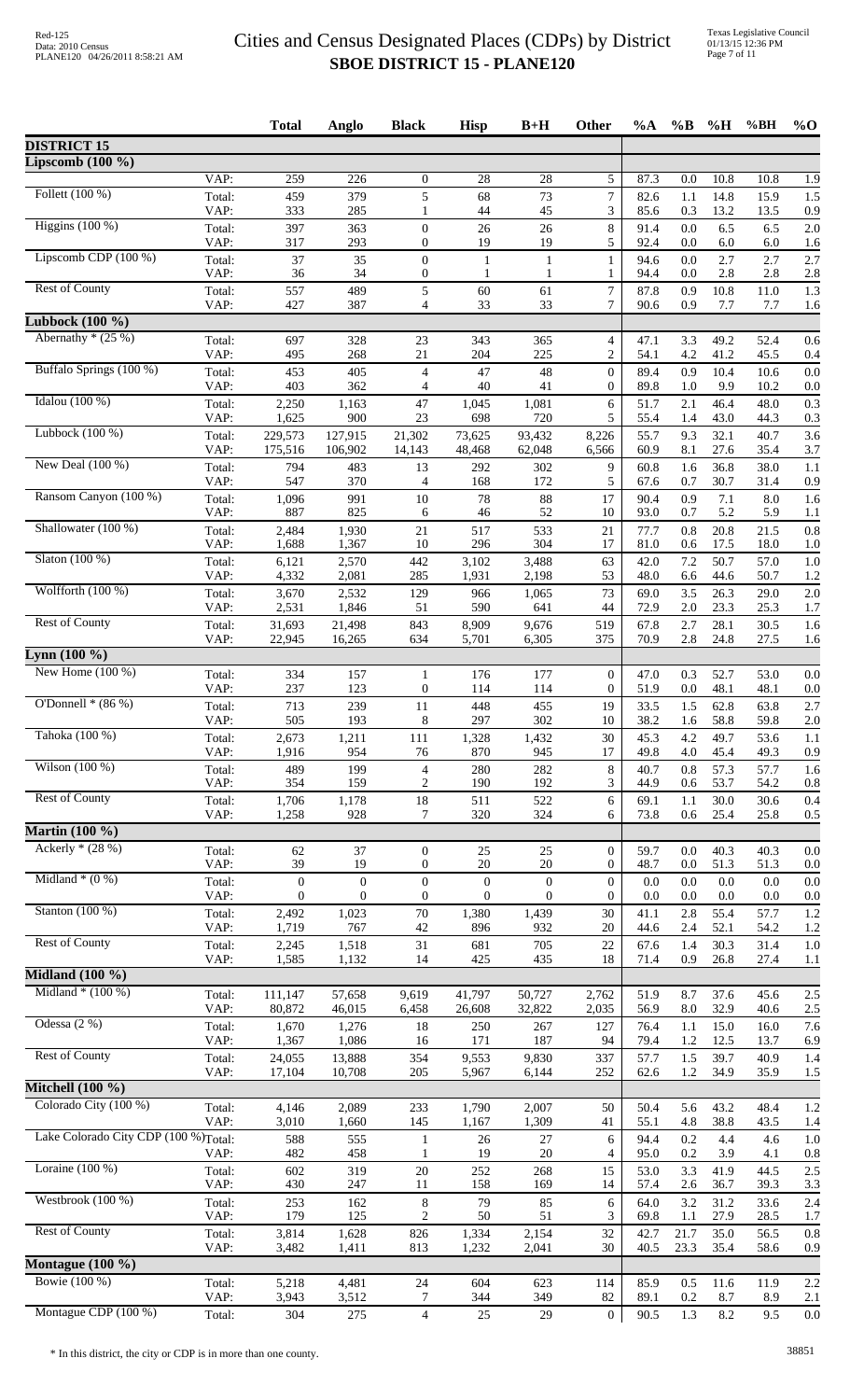| VAP:<br>244<br>$\overline{223}$<br>7.8<br>$\overline{2}$<br>19<br>21<br>$\boldsymbol{0}$<br>0.8<br>8.6<br>0.0<br>91.4<br>Nocona $(100\%)$<br>30<br>19.1<br>3,033<br>2,394<br>579<br>599<br>40<br>78.9<br>1.0<br>19.7<br>1.3<br>Total:<br>2,252<br>VAP:<br>1,869<br>12<br>345<br>352<br>31<br>83.0<br>0.5<br>15.3<br>15.6<br>1.4<br>Nocona Hills CDP (100 %)<br>5.3<br>1.5<br>Total:<br>675<br>624<br>6<br>36<br>41<br>10<br>92.4<br>0.9<br>6.1<br>VAP:<br>581<br>540<br>5<br>31<br>92.9<br>0.9<br>4.5<br>26<br>10<br>5.3<br>1.7<br>St. Jo $(100\%)$<br>3.2<br>902<br>33<br>10.2<br>Total:<br>1,043<br>10<br>106<br>108<br>1.0<br>10.4<br>86.5<br>VAP:<br>760<br>677<br>0.5<br>8.0<br>2.6<br>$\overline{4}$<br>61<br>63<br>20<br>89.1<br>8.3<br>Sunset CDP (Montague) (100 %) Total:<br>5<br>1.2<br>497<br>459<br>27<br>32<br>5.4<br>6<br>92.4<br>1.0<br>6.4<br>372<br>3.3<br>1.3<br>391<br>13<br>14<br>5<br>95.1<br>0.3<br>3.6<br>VAP:<br>$\mathbf{1}$<br><b>Rest of County</b><br>6.2<br>1.8<br>8,949<br>8,212<br>32<br>553<br>578<br>159<br>0.4<br>6.5<br>Total:<br>91.8<br>VAP:<br>6,583<br>321<br>324<br>93.8<br>4.6<br>7,021<br>114<br>0.1<br>4.6<br>1.6<br>6<br>Moore (100 %)<br>Cactus (100 %)<br>Total:<br>3,179<br>94<br>34<br>74.1<br>22.1<br>2,355<br>2,381<br>704<br>3.0<br>1.1<br>74.9<br>VAP:<br>1,992<br>69<br>28<br>1,472<br>1,493<br>3.5<br>73.9<br>430<br>1.4<br>74.9<br>Dumas (100 %)<br>50.5<br>52.4<br>5.9<br>Total:<br>14,691<br>6,124<br>330<br>7,422<br>7,693<br>874<br>41.7<br>2.2<br>4,857<br>2.2<br>VAP:<br>10,085<br>226<br>4,487<br>4,683<br>545<br>48.2<br>44.5<br>46.4<br>5.4<br>Fritch $*(0\%)$<br>$\,8\,$<br>$\overline{7}$<br>0.0<br>Total:<br>$\boldsymbol{0}$<br>$\boldsymbol{0}$<br>$\boldsymbol{0}$<br>87.5<br>0.0<br>0.0<br>12.5<br>$\mathbf{1}$<br>VAP:<br>7<br>$\boldsymbol{0}$<br>$\boldsymbol{0}$<br>$\boldsymbol{0}$<br>14.3<br>85.7<br>0.0<br>0.0<br>0.0<br>6<br>1<br>Sunray (100 %)<br>2.2<br>1,003<br>6<br>876<br>52.1<br>0.3<br>45.5<br>45.7<br>Total:<br>1,926<br>881<br>42<br>$\overline{c}$<br>38.8<br>VAP:<br>1,313<br>770<br>510<br>511<br>32<br>58.6<br>0.2<br>38.9<br>2.4<br><b>Rest of County</b><br>42.3<br>Total:<br>2,100<br>1,142<br>18<br>889<br>901<br>57<br>54.4<br>0.9<br>42.9<br>2.7<br>VAP:<br>913<br>8<br>545<br>43<br>60.5<br>0.5<br>36.1<br>2.9<br>1,508<br>552<br>36.6<br>Motley (100 %)<br>Matador (100 %)<br>$\sqrt{2}$<br>607<br>487<br>14<br>104<br>118<br>80.2<br>2.3<br>17.1<br>19.4<br>0.3<br>Total:<br>395<br>VAP:<br>13<br>57<br>70<br>84.8<br>2.8<br>12.2<br>15.0<br>0.2<br>466<br>$\mathbf{1}$<br>Roaring Springs (100 %)<br>8<br>3.4<br>209<br>$\boldsymbol{0}$<br>17<br>17<br>89.3<br>0.0<br>7.3<br>7.3<br>Total:<br>234<br>VAP:<br>193<br>176<br>$\boldsymbol{0}$<br>11<br>5.7<br>11<br>6<br>91.2<br>0.0<br>5.7<br>3.1<br><b>Rest of County</b><br>42<br>52<br>$\mathbf{0}$<br>11.4<br>14.1<br>0.0<br>Total:<br>369<br>317<br>$10\,$<br>85.9<br>2.7<br>VAP:<br>287<br>254<br>33<br>9.1<br>7<br>26<br>$\overline{0}$<br>88.5<br>2.4<br>11.5<br>0.0<br>Nolan (100 %)<br>Blackwell $*(95\%)$<br>296<br>257<br>$\boldsymbol{0}$<br>36<br>36<br>3<br>12.2<br>12.2<br>1.0<br>Total:<br>86.8<br>0.0<br>VAP:<br>214<br>193<br>$\theta$<br>19<br>19<br>$\overline{c}$<br>90.2<br>8.9<br>0.0<br>8.9<br>0.9<br>Roscoe (100 %)<br>711<br>42.9<br>1.2<br>1,322<br>37<br>567<br>595<br>16<br>53.8<br>2.8<br>45.0<br>Total:<br>39.8<br>VAP:<br>942<br>542<br>14<br>375<br>388<br>12<br>57.5<br>1.5<br>41.2<br>1.3<br>Sweetwater (100 %)<br>38.3<br>1.2<br>10,906<br>5,892<br>778<br>4,179<br>4,883<br>131<br>54.0<br>7.1<br>44.8<br>Total:<br>VAP:<br>7,955<br>4,717<br>466<br>2,692<br>3,139<br>99<br>59.3<br>5.9<br>33.8<br>39.5<br>1.2<br><b>Rest of County</b><br>$21\,$<br>12.6<br>0.8<br>Total:<br>2,692<br>2,331<br>23<br>321<br>340<br>86.6<br>0.9<br>11.9<br>VAP:<br>2,170<br>1,903<br>19<br>230<br>19<br>87.7<br>10.6<br>0.9<br>248<br>0.9<br>11.4<br>Booker $*(1%)$<br>Total:<br>14<br>10<br>$\overline{0}$<br>0.0<br>28.6<br>28.6<br>0.0<br>$\boldsymbol{0}$<br>4<br>4<br>71.4<br>$\mathbf{2}$<br>VAP:<br>6<br>$\overline{2}$<br>33.3<br>4<br>$\boldsymbol{0}$<br>$\overline{0}$<br>66.7<br>0.0<br>33.3<br>0.0<br>Perryton $(100\%)$<br>4,088<br>54<br>1.5<br>Total:<br>8,802<br>4,558<br>4,583<br>131<br>46.4<br>0.6<br>51.8<br>52.1<br>VAP:<br>5,922<br>3,181<br>25<br>2,639<br>2,648<br>93<br>53.7<br>0.4<br>44.6<br>44.7<br>1.6<br><b>Rest of County</b><br>15<br>1,407<br>964<br>13<br>68.5<br>0.9<br>29.9<br>30.4<br>1.1<br>Total:<br>420<br>428<br>767<br>279<br>284<br>VAP:<br>1,064<br>13<br>26.2<br>26.7<br>1.2<br>6<br>72.1<br>0.6<br>Adrian (100 %)<br>Total:<br>166<br>140<br>$\overline{4}$<br>20<br>6<br>9.6<br>3.6<br>16<br>84.3<br>2.4<br>12.0<br>VAP:<br>$\overline{c}$<br>1.5<br>130<br>115<br>9<br>11<br>4<br>88.5<br>6.9<br>8.5<br>3.1<br>Boys Ranch CDP (100 %)<br>48<br>5<br>Total:<br>282<br>229<br>19<br>30<br>1.8<br>81.2<br>6.7<br>10.6<br>17.0<br>VAP:<br>120<br>108<br>8<br>$2.5\,$<br>9.2<br>3<br>11<br>1<br>90.0<br>6.7<br>0.8<br>Vega (100 %)<br>884<br>14<br>87<br>9.8<br>11.4<br>Total:<br>769<br>101<br>14<br>87.0<br>1.6<br>1.6<br>VAP:<br>580<br>656<br>63<br>66<br>10<br>88.4<br>9.6<br>10.1<br>1.5<br>3<br>0.5<br><b>Rest of County</b><br>34<br>2.4<br>142<br>15.3<br>Total:<br>720<br>561<br>110<br>17<br>77.9<br>4.7<br>19.7<br>376<br>VAP:<br>448<br>7<br>51<br>58<br>83.9<br>11.4<br>12.9<br>3.1<br>14<br>1.6<br>Bovina (100 %)<br>310<br>$\boldsymbol{7}$<br>Total:<br>1,868<br>19<br>1,537<br>1,551<br>$1.0\,$<br>82.3<br>83.0<br>0.4<br>16.6<br>5<br>15<br>79.6<br>VAP:<br>1,231<br>236<br>980<br>990<br>19.2<br>1.2<br>80.4<br>0.4<br>Farwell (100 %)<br>2.1<br>40.9<br>Total:<br>1,363<br>769<br>$28\,$<br>557<br>584<br>10<br>56.4<br>42.8<br>0.7<br>VAP:<br>999<br>625<br>$20\,$<br>34.8<br>348<br>368<br>62.6<br>2.0<br>36.8<br>6<br>0.6<br>Friona $(100\%)$<br>1,164<br>2,926<br>69.9<br>Total:<br>4,123<br>69<br>2,882<br>33<br>28.2<br>1.7<br>71.0<br>0.8<br>VAP:<br>2,818<br>950<br>49<br>1,804<br>1,840<br>28<br>33.7<br>64.0<br>65.3<br>1.7<br>1.0<br><b>Rest of County</b><br>Total:<br>30<br>10<br>58.3<br>1.0<br>40.8<br>41.3<br>0.3<br>2,915<br>1,700<br>1,188<br>1,205<br>2,007<br>1,285<br>8<br>35.0<br>VAP:<br>19<br>702<br>714<br>64.0<br>0.9<br>35.6<br>0.4<br>Potter $(100\%$<br>Amarillo $*(55%)$<br>48,931<br>50,498<br>37.8<br>47.9<br>5.7<br>Total:<br>105,486<br>11,560<br>39,837<br>6,057<br>46.4<br>11.0<br>VAP:<br>74,422<br>39,399<br>30,785<br>32.4<br>6,971<br>24,082<br>4,238<br>52.9<br>9.4<br>41.4<br>5.7<br>Bishop Hills (100 %)<br>Total:<br>193<br>173<br>3<br>18<br>$\overline{c}$<br>89.6<br>1.6<br>7.8<br>9.3<br>1.0<br>15<br>VAP:<br>157<br>144<br>$\overline{0}$<br>2<br>11<br>11<br>91.7<br>0.0<br>7.0<br>7.0<br>1.3<br><b>Rest of County</b><br>15,394<br>10,218<br>2,109<br>2,840<br>4,931<br>245<br>66.4<br>13.7<br>18.4<br>32.0<br>1.6<br>Total: |                          |      | <b>Total</b> | Anglo | <b>Black</b> | <b>Hisp</b> | $B+H$ | Other | $\%A$ | $\%$ B | $\%$ H | %BH  | $%$ <sup>O</sup> |
|----------------------------------------------------------------------------------------------------------------------------------------------------------------------------------------------------------------------------------------------------------------------------------------------------------------------------------------------------------------------------------------------------------------------------------------------------------------------------------------------------------------------------------------------------------------------------------------------------------------------------------------------------------------------------------------------------------------------------------------------------------------------------------------------------------------------------------------------------------------------------------------------------------------------------------------------------------------------------------------------------------------------------------------------------------------------------------------------------------------------------------------------------------------------------------------------------------------------------------------------------------------------------------------------------------------------------------------------------------------------------------------------------------------------------------------------------------------------------------------------------------------------------------------------------------------------------------------------------------------------------------------------------------------------------------------------------------------------------------------------------------------------------------------------------------------------------------------------------------------------------------------------------------------------------------------------------------------------------------------------------------------------------------------------------------------------------------------------------------------------------------------------------------------------------------------------------------------------------------------------------------------------------------------------------------------------------------------------------------------------------------------------------------------------------------------------------------------------------------------------------------------------------------------------------------------------------------------------------------------------------------------------------------------------------------------------------------------------------------------------------------------------------------------------------------------------------------------------------------------------------------------------------------------------------------------------------------------------------------------------------------------------------------------------------------------------------------------------------------------------------------------------------------------------------------------------------------------------------------------------------------------------------------------------------------------------------------------------------------------------------------------------------------------------------------------------------------------------------------------------------------------------------------------------------------------------------------------------------------------------------------------------------------------------------------------------------------------------------------------------------------------------------------------------------------------------------------------------------------------------------------------------------------------------------------------------------------------------------------------------------------------------------------------------------------------------------------------------------------------------------------------------------------------------------------------------------------------------------------------------------------------------------------------------------------------------------------------------------------------------------------------------------------------------------------------------------------------------------------------------------------------------------------------------------------------------------------------------------------------------------------------------------------------------------------------------------------------------------------------------------------------------------------------------------------------------------------------------------------------------------------------------------------------------------------------------------------------------------------------------------------------------------------------------------------------------------------------------------------------------------------------------------------------------------------------------------------------------------------------------------------------------------------------------------------------------------------------------------------------------------------------------------------------------------------------------------------------------------------------------------------------------------------------------------------------------------------------------------------------------------------------------------------------------------------------------------------------------------------------------------------------------------------------------------------------------------------------------------------------------------------------------------------------------------------------------------------------------------------------------------------------------------------------------------------------------------------------------------------------------------------------------------------------------------------------------------------------------------------------------------------------------------------------------------------------------------------------------------------------------------------------------------------------------------------------------------------------------------------------------------------------------------------------------------------------------------------------------------------------------------------------------------------------------------------------------------------------------------------------------------------------------------------------------------------------------------------------------------------------------------------------------------------------------------------|--------------------------|------|--------------|-------|--------------|-------------|-------|-------|-------|--------|--------|------|------------------|
| 21.6                                                                                                                                                                                                                                                                                                                                                                                                                                                                                                                                                                                                                                                                                                                                                                                                                                                                                                                                                                                                                                                                                                                                                                                                                                                                                                                                                                                                                                                                                                                                                                                                                                                                                                                                                                                                                                                                                                                                                                                                                                                                                                                                                                                                                                                                                                                                                                                                                                                                                                                                                                                                                                                                                                                                                                                                                                                                                                                                                                                                                                                                                                                                                                                                                                                                                                                                                                                                                                                                                                                                                                                                                                                                                                                                                                                                                                                                                                                                                                                                                                                                                                                                                                                                                                                                                                                                                                                                                                                                                                                                                                                                                                                                                                                                                                                                                                                                                                                                                                                                                                                                                                                                                                                                                                                                                                                                                                                                                                                                                                                                                                                                                                                                                                                                                                                                                                                                                                                                                                                                                                                                                                                                                                                                                                                                                                                                                                                                                                                                                                                                                                                                                                                                                                                                                                                                                                                                                                                             | <b>DISTRICT 15</b>       |      |              |       |              |             |       |       |       |        |        |      |                  |
|                                                                                                                                                                                                                                                                                                                                                                                                                                                                                                                                                                                                                                                                                                                                                                                                                                                                                                                                                                                                                                                                                                                                                                                                                                                                                                                                                                                                                                                                                                                                                                                                                                                                                                                                                                                                                                                                                                                                                                                                                                                                                                                                                                                                                                                                                                                                                                                                                                                                                                                                                                                                                                                                                                                                                                                                                                                                                                                                                                                                                                                                                                                                                                                                                                                                                                                                                                                                                                                                                                                                                                                                                                                                                                                                                                                                                                                                                                                                                                                                                                                                                                                                                                                                                                                                                                                                                                                                                                                                                                                                                                                                                                                                                                                                                                                                                                                                                                                                                                                                                                                                                                                                                                                                                                                                                                                                                                                                                                                                                                                                                                                                                                                                                                                                                                                                                                                                                                                                                                                                                                                                                                                                                                                                                                                                                                                                                                                                                                                                                                                                                                                                                                                                                                                                                                                                                                                                                                                                  | Montague (100 %)         |      |              |       |              |             |       |       |       |        |        |      |                  |
|                                                                                                                                                                                                                                                                                                                                                                                                                                                                                                                                                                                                                                                                                                                                                                                                                                                                                                                                                                                                                                                                                                                                                                                                                                                                                                                                                                                                                                                                                                                                                                                                                                                                                                                                                                                                                                                                                                                                                                                                                                                                                                                                                                                                                                                                                                                                                                                                                                                                                                                                                                                                                                                                                                                                                                                                                                                                                                                                                                                                                                                                                                                                                                                                                                                                                                                                                                                                                                                                                                                                                                                                                                                                                                                                                                                                                                                                                                                                                                                                                                                                                                                                                                                                                                                                                                                                                                                                                                                                                                                                                                                                                                                                                                                                                                                                                                                                                                                                                                                                                                                                                                                                                                                                                                                                                                                                                                                                                                                                                                                                                                                                                                                                                                                                                                                                                                                                                                                                                                                                                                                                                                                                                                                                                                                                                                                                                                                                                                                                                                                                                                                                                                                                                                                                                                                                                                                                                                                                  |                          |      |              |       |              |             |       |       |       |        |        |      |                  |
|                                                                                                                                                                                                                                                                                                                                                                                                                                                                                                                                                                                                                                                                                                                                                                                                                                                                                                                                                                                                                                                                                                                                                                                                                                                                                                                                                                                                                                                                                                                                                                                                                                                                                                                                                                                                                                                                                                                                                                                                                                                                                                                                                                                                                                                                                                                                                                                                                                                                                                                                                                                                                                                                                                                                                                                                                                                                                                                                                                                                                                                                                                                                                                                                                                                                                                                                                                                                                                                                                                                                                                                                                                                                                                                                                                                                                                                                                                                                                                                                                                                                                                                                                                                                                                                                                                                                                                                                                                                                                                                                                                                                                                                                                                                                                                                                                                                                                                                                                                                                                                                                                                                                                                                                                                                                                                                                                                                                                                                                                                                                                                                                                                                                                                                                                                                                                                                                                                                                                                                                                                                                                                                                                                                                                                                                                                                                                                                                                                                                                                                                                                                                                                                                                                                                                                                                                                                                                                                                  |                          |      |              |       |              |             |       |       |       |        |        |      |                  |
|                                                                                                                                                                                                                                                                                                                                                                                                                                                                                                                                                                                                                                                                                                                                                                                                                                                                                                                                                                                                                                                                                                                                                                                                                                                                                                                                                                                                                                                                                                                                                                                                                                                                                                                                                                                                                                                                                                                                                                                                                                                                                                                                                                                                                                                                                                                                                                                                                                                                                                                                                                                                                                                                                                                                                                                                                                                                                                                                                                                                                                                                                                                                                                                                                                                                                                                                                                                                                                                                                                                                                                                                                                                                                                                                                                                                                                                                                                                                                                                                                                                                                                                                                                                                                                                                                                                                                                                                                                                                                                                                                                                                                                                                                                                                                                                                                                                                                                                                                                                                                                                                                                                                                                                                                                                                                                                                                                                                                                                                                                                                                                                                                                                                                                                                                                                                                                                                                                                                                                                                                                                                                                                                                                                                                                                                                                                                                                                                                                                                                                                                                                                                                                                                                                                                                                                                                                                                                                                                  |                          |      |              |       |              |             |       |       |       |        |        |      |                  |
|                                                                                                                                                                                                                                                                                                                                                                                                                                                                                                                                                                                                                                                                                                                                                                                                                                                                                                                                                                                                                                                                                                                                                                                                                                                                                                                                                                                                                                                                                                                                                                                                                                                                                                                                                                                                                                                                                                                                                                                                                                                                                                                                                                                                                                                                                                                                                                                                                                                                                                                                                                                                                                                                                                                                                                                                                                                                                                                                                                                                                                                                                                                                                                                                                                                                                                                                                                                                                                                                                                                                                                                                                                                                                                                                                                                                                                                                                                                                                                                                                                                                                                                                                                                                                                                                                                                                                                                                                                                                                                                                                                                                                                                                                                                                                                                                                                                                                                                                                                                                                                                                                                                                                                                                                                                                                                                                                                                                                                                                                                                                                                                                                                                                                                                                                                                                                                                                                                                                                                                                                                                                                                                                                                                                                                                                                                                                                                                                                                                                                                                                                                                                                                                                                                                                                                                                                                                                                                                                  |                          |      |              |       |              |             |       |       |       |        |        |      |                  |
|                                                                                                                                                                                                                                                                                                                                                                                                                                                                                                                                                                                                                                                                                                                                                                                                                                                                                                                                                                                                                                                                                                                                                                                                                                                                                                                                                                                                                                                                                                                                                                                                                                                                                                                                                                                                                                                                                                                                                                                                                                                                                                                                                                                                                                                                                                                                                                                                                                                                                                                                                                                                                                                                                                                                                                                                                                                                                                                                                                                                                                                                                                                                                                                                                                                                                                                                                                                                                                                                                                                                                                                                                                                                                                                                                                                                                                                                                                                                                                                                                                                                                                                                                                                                                                                                                                                                                                                                                                                                                                                                                                                                                                                                                                                                                                                                                                                                                                                                                                                                                                                                                                                                                                                                                                                                                                                                                                                                                                                                                                                                                                                                                                                                                                                                                                                                                                                                                                                                                                                                                                                                                                                                                                                                                                                                                                                                                                                                                                                                                                                                                                                                                                                                                                                                                                                                                                                                                                                                  |                          |      |              |       |              |             |       |       |       |        |        |      |                  |
|                                                                                                                                                                                                                                                                                                                                                                                                                                                                                                                                                                                                                                                                                                                                                                                                                                                                                                                                                                                                                                                                                                                                                                                                                                                                                                                                                                                                                                                                                                                                                                                                                                                                                                                                                                                                                                                                                                                                                                                                                                                                                                                                                                                                                                                                                                                                                                                                                                                                                                                                                                                                                                                                                                                                                                                                                                                                                                                                                                                                                                                                                                                                                                                                                                                                                                                                                                                                                                                                                                                                                                                                                                                                                                                                                                                                                                                                                                                                                                                                                                                                                                                                                                                                                                                                                                                                                                                                                                                                                                                                                                                                                                                                                                                                                                                                                                                                                                                                                                                                                                                                                                                                                                                                                                                                                                                                                                                                                                                                                                                                                                                                                                                                                                                                                                                                                                                                                                                                                                                                                                                                                                                                                                                                                                                                                                                                                                                                                                                                                                                                                                                                                                                                                                                                                                                                                                                                                                                                  |                          |      |              |       |              |             |       |       |       |        |        |      |                  |
|                                                                                                                                                                                                                                                                                                                                                                                                                                                                                                                                                                                                                                                                                                                                                                                                                                                                                                                                                                                                                                                                                                                                                                                                                                                                                                                                                                                                                                                                                                                                                                                                                                                                                                                                                                                                                                                                                                                                                                                                                                                                                                                                                                                                                                                                                                                                                                                                                                                                                                                                                                                                                                                                                                                                                                                                                                                                                                                                                                                                                                                                                                                                                                                                                                                                                                                                                                                                                                                                                                                                                                                                                                                                                                                                                                                                                                                                                                                                                                                                                                                                                                                                                                                                                                                                                                                                                                                                                                                                                                                                                                                                                                                                                                                                                                                                                                                                                                                                                                                                                                                                                                                                                                                                                                                                                                                                                                                                                                                                                                                                                                                                                                                                                                                                                                                                                                                                                                                                                                                                                                                                                                                                                                                                                                                                                                                                                                                                                                                                                                                                                                                                                                                                                                                                                                                                                                                                                                                                  |                          |      |              |       |              |             |       |       |       |        |        |      |                  |
|                                                                                                                                                                                                                                                                                                                                                                                                                                                                                                                                                                                                                                                                                                                                                                                                                                                                                                                                                                                                                                                                                                                                                                                                                                                                                                                                                                                                                                                                                                                                                                                                                                                                                                                                                                                                                                                                                                                                                                                                                                                                                                                                                                                                                                                                                                                                                                                                                                                                                                                                                                                                                                                                                                                                                                                                                                                                                                                                                                                                                                                                                                                                                                                                                                                                                                                                                                                                                                                                                                                                                                                                                                                                                                                                                                                                                                                                                                                                                                                                                                                                                                                                                                                                                                                                                                                                                                                                                                                                                                                                                                                                                                                                                                                                                                                                                                                                                                                                                                                                                                                                                                                                                                                                                                                                                                                                                                                                                                                                                                                                                                                                                                                                                                                                                                                                                                                                                                                                                                                                                                                                                                                                                                                                                                                                                                                                                                                                                                                                                                                                                                                                                                                                                                                                                                                                                                                                                                                                  |                          |      |              |       |              |             |       |       |       |        |        |      |                  |
|                                                                                                                                                                                                                                                                                                                                                                                                                                                                                                                                                                                                                                                                                                                                                                                                                                                                                                                                                                                                                                                                                                                                                                                                                                                                                                                                                                                                                                                                                                                                                                                                                                                                                                                                                                                                                                                                                                                                                                                                                                                                                                                                                                                                                                                                                                                                                                                                                                                                                                                                                                                                                                                                                                                                                                                                                                                                                                                                                                                                                                                                                                                                                                                                                                                                                                                                                                                                                                                                                                                                                                                                                                                                                                                                                                                                                                                                                                                                                                                                                                                                                                                                                                                                                                                                                                                                                                                                                                                                                                                                                                                                                                                                                                                                                                                                                                                                                                                                                                                                                                                                                                                                                                                                                                                                                                                                                                                                                                                                                                                                                                                                                                                                                                                                                                                                                                                                                                                                                                                                                                                                                                                                                                                                                                                                                                                                                                                                                                                                                                                                                                                                                                                                                                                                                                                                                                                                                                                                  |                          |      |              |       |              |             |       |       |       |        |        |      |                  |
|                                                                                                                                                                                                                                                                                                                                                                                                                                                                                                                                                                                                                                                                                                                                                                                                                                                                                                                                                                                                                                                                                                                                                                                                                                                                                                                                                                                                                                                                                                                                                                                                                                                                                                                                                                                                                                                                                                                                                                                                                                                                                                                                                                                                                                                                                                                                                                                                                                                                                                                                                                                                                                                                                                                                                                                                                                                                                                                                                                                                                                                                                                                                                                                                                                                                                                                                                                                                                                                                                                                                                                                                                                                                                                                                                                                                                                                                                                                                                                                                                                                                                                                                                                                                                                                                                                                                                                                                                                                                                                                                                                                                                                                                                                                                                                                                                                                                                                                                                                                                                                                                                                                                                                                                                                                                                                                                                                                                                                                                                                                                                                                                                                                                                                                                                                                                                                                                                                                                                                                                                                                                                                                                                                                                                                                                                                                                                                                                                                                                                                                                                                                                                                                                                                                                                                                                                                                                                                                                  |                          |      |              |       |              |             |       |       |       |        |        |      |                  |
|                                                                                                                                                                                                                                                                                                                                                                                                                                                                                                                                                                                                                                                                                                                                                                                                                                                                                                                                                                                                                                                                                                                                                                                                                                                                                                                                                                                                                                                                                                                                                                                                                                                                                                                                                                                                                                                                                                                                                                                                                                                                                                                                                                                                                                                                                                                                                                                                                                                                                                                                                                                                                                                                                                                                                                                                                                                                                                                                                                                                                                                                                                                                                                                                                                                                                                                                                                                                                                                                                                                                                                                                                                                                                                                                                                                                                                                                                                                                                                                                                                                                                                                                                                                                                                                                                                                                                                                                                                                                                                                                                                                                                                                                                                                                                                                                                                                                                                                                                                                                                                                                                                                                                                                                                                                                                                                                                                                                                                                                                                                                                                                                                                                                                                                                                                                                                                                                                                                                                                                                                                                                                                                                                                                                                                                                                                                                                                                                                                                                                                                                                                                                                                                                                                                                                                                                                                                                                                                                  |                          |      |              |       |              |             |       |       |       |        |        |      |                  |
|                                                                                                                                                                                                                                                                                                                                                                                                                                                                                                                                                                                                                                                                                                                                                                                                                                                                                                                                                                                                                                                                                                                                                                                                                                                                                                                                                                                                                                                                                                                                                                                                                                                                                                                                                                                                                                                                                                                                                                                                                                                                                                                                                                                                                                                                                                                                                                                                                                                                                                                                                                                                                                                                                                                                                                                                                                                                                                                                                                                                                                                                                                                                                                                                                                                                                                                                                                                                                                                                                                                                                                                                                                                                                                                                                                                                                                                                                                                                                                                                                                                                                                                                                                                                                                                                                                                                                                                                                                                                                                                                                                                                                                                                                                                                                                                                                                                                                                                                                                                                                                                                                                                                                                                                                                                                                                                                                                                                                                                                                                                                                                                                                                                                                                                                                                                                                                                                                                                                                                                                                                                                                                                                                                                                                                                                                                                                                                                                                                                                                                                                                                                                                                                                                                                                                                                                                                                                                                                                  |                          |      |              |       |              |             |       |       |       |        |        |      |                  |
|                                                                                                                                                                                                                                                                                                                                                                                                                                                                                                                                                                                                                                                                                                                                                                                                                                                                                                                                                                                                                                                                                                                                                                                                                                                                                                                                                                                                                                                                                                                                                                                                                                                                                                                                                                                                                                                                                                                                                                                                                                                                                                                                                                                                                                                                                                                                                                                                                                                                                                                                                                                                                                                                                                                                                                                                                                                                                                                                                                                                                                                                                                                                                                                                                                                                                                                                                                                                                                                                                                                                                                                                                                                                                                                                                                                                                                                                                                                                                                                                                                                                                                                                                                                                                                                                                                                                                                                                                                                                                                                                                                                                                                                                                                                                                                                                                                                                                                                                                                                                                                                                                                                                                                                                                                                                                                                                                                                                                                                                                                                                                                                                                                                                                                                                                                                                                                                                                                                                                                                                                                                                                                                                                                                                                                                                                                                                                                                                                                                                                                                                                                                                                                                                                                                                                                                                                                                                                                                                  |                          |      |              |       |              |             |       |       |       |        |        |      |                  |
|                                                                                                                                                                                                                                                                                                                                                                                                                                                                                                                                                                                                                                                                                                                                                                                                                                                                                                                                                                                                                                                                                                                                                                                                                                                                                                                                                                                                                                                                                                                                                                                                                                                                                                                                                                                                                                                                                                                                                                                                                                                                                                                                                                                                                                                                                                                                                                                                                                                                                                                                                                                                                                                                                                                                                                                                                                                                                                                                                                                                                                                                                                                                                                                                                                                                                                                                                                                                                                                                                                                                                                                                                                                                                                                                                                                                                                                                                                                                                                                                                                                                                                                                                                                                                                                                                                                                                                                                                                                                                                                                                                                                                                                                                                                                                                                                                                                                                                                                                                                                                                                                                                                                                                                                                                                                                                                                                                                                                                                                                                                                                                                                                                                                                                                                                                                                                                                                                                                                                                                                                                                                                                                                                                                                                                                                                                                                                                                                                                                                                                                                                                                                                                                                                                                                                                                                                                                                                                                                  |                          |      |              |       |              |             |       |       |       |        |        |      |                  |
|                                                                                                                                                                                                                                                                                                                                                                                                                                                                                                                                                                                                                                                                                                                                                                                                                                                                                                                                                                                                                                                                                                                                                                                                                                                                                                                                                                                                                                                                                                                                                                                                                                                                                                                                                                                                                                                                                                                                                                                                                                                                                                                                                                                                                                                                                                                                                                                                                                                                                                                                                                                                                                                                                                                                                                                                                                                                                                                                                                                                                                                                                                                                                                                                                                                                                                                                                                                                                                                                                                                                                                                                                                                                                                                                                                                                                                                                                                                                                                                                                                                                                                                                                                                                                                                                                                                                                                                                                                                                                                                                                                                                                                                                                                                                                                                                                                                                                                                                                                                                                                                                                                                                                                                                                                                                                                                                                                                                                                                                                                                                                                                                                                                                                                                                                                                                                                                                                                                                                                                                                                                                                                                                                                                                                                                                                                                                                                                                                                                                                                                                                                                                                                                                                                                                                                                                                                                                                                                                  |                          |      |              |       |              |             |       |       |       |        |        |      |                  |
|                                                                                                                                                                                                                                                                                                                                                                                                                                                                                                                                                                                                                                                                                                                                                                                                                                                                                                                                                                                                                                                                                                                                                                                                                                                                                                                                                                                                                                                                                                                                                                                                                                                                                                                                                                                                                                                                                                                                                                                                                                                                                                                                                                                                                                                                                                                                                                                                                                                                                                                                                                                                                                                                                                                                                                                                                                                                                                                                                                                                                                                                                                                                                                                                                                                                                                                                                                                                                                                                                                                                                                                                                                                                                                                                                                                                                                                                                                                                                                                                                                                                                                                                                                                                                                                                                                                                                                                                                                                                                                                                                                                                                                                                                                                                                                                                                                                                                                                                                                                                                                                                                                                                                                                                                                                                                                                                                                                                                                                                                                                                                                                                                                                                                                                                                                                                                                                                                                                                                                                                                                                                                                                                                                                                                                                                                                                                                                                                                                                                                                                                                                                                                                                                                                                                                                                                                                                                                                                                  |                          |      |              |       |              |             |       |       |       |        |        |      |                  |
|                                                                                                                                                                                                                                                                                                                                                                                                                                                                                                                                                                                                                                                                                                                                                                                                                                                                                                                                                                                                                                                                                                                                                                                                                                                                                                                                                                                                                                                                                                                                                                                                                                                                                                                                                                                                                                                                                                                                                                                                                                                                                                                                                                                                                                                                                                                                                                                                                                                                                                                                                                                                                                                                                                                                                                                                                                                                                                                                                                                                                                                                                                                                                                                                                                                                                                                                                                                                                                                                                                                                                                                                                                                                                                                                                                                                                                                                                                                                                                                                                                                                                                                                                                                                                                                                                                                                                                                                                                                                                                                                                                                                                                                                                                                                                                                                                                                                                                                                                                                                                                                                                                                                                                                                                                                                                                                                                                                                                                                                                                                                                                                                                                                                                                                                                                                                                                                                                                                                                                                                                                                                                                                                                                                                                                                                                                                                                                                                                                                                                                                                                                                                                                                                                                                                                                                                                                                                                                                                  |                          |      |              |       |              |             |       |       |       |        |        |      |                  |
|                                                                                                                                                                                                                                                                                                                                                                                                                                                                                                                                                                                                                                                                                                                                                                                                                                                                                                                                                                                                                                                                                                                                                                                                                                                                                                                                                                                                                                                                                                                                                                                                                                                                                                                                                                                                                                                                                                                                                                                                                                                                                                                                                                                                                                                                                                                                                                                                                                                                                                                                                                                                                                                                                                                                                                                                                                                                                                                                                                                                                                                                                                                                                                                                                                                                                                                                                                                                                                                                                                                                                                                                                                                                                                                                                                                                                                                                                                                                                                                                                                                                                                                                                                                                                                                                                                                                                                                                                                                                                                                                                                                                                                                                                                                                                                                                                                                                                                                                                                                                                                                                                                                                                                                                                                                                                                                                                                                                                                                                                                                                                                                                                                                                                                                                                                                                                                                                                                                                                                                                                                                                                                                                                                                                                                                                                                                                                                                                                                                                                                                                                                                                                                                                                                                                                                                                                                                                                                                                  |                          |      |              |       |              |             |       |       |       |        |        |      |                  |
|                                                                                                                                                                                                                                                                                                                                                                                                                                                                                                                                                                                                                                                                                                                                                                                                                                                                                                                                                                                                                                                                                                                                                                                                                                                                                                                                                                                                                                                                                                                                                                                                                                                                                                                                                                                                                                                                                                                                                                                                                                                                                                                                                                                                                                                                                                                                                                                                                                                                                                                                                                                                                                                                                                                                                                                                                                                                                                                                                                                                                                                                                                                                                                                                                                                                                                                                                                                                                                                                                                                                                                                                                                                                                                                                                                                                                                                                                                                                                                                                                                                                                                                                                                                                                                                                                                                                                                                                                                                                                                                                                                                                                                                                                                                                                                                                                                                                                                                                                                                                                                                                                                                                                                                                                                                                                                                                                                                                                                                                                                                                                                                                                                                                                                                                                                                                                                                                                                                                                                                                                                                                                                                                                                                                                                                                                                                                                                                                                                                                                                                                                                                                                                                                                                                                                                                                                                                                                                                                  |                          |      |              |       |              |             |       |       |       |        |        |      |                  |
|                                                                                                                                                                                                                                                                                                                                                                                                                                                                                                                                                                                                                                                                                                                                                                                                                                                                                                                                                                                                                                                                                                                                                                                                                                                                                                                                                                                                                                                                                                                                                                                                                                                                                                                                                                                                                                                                                                                                                                                                                                                                                                                                                                                                                                                                                                                                                                                                                                                                                                                                                                                                                                                                                                                                                                                                                                                                                                                                                                                                                                                                                                                                                                                                                                                                                                                                                                                                                                                                                                                                                                                                                                                                                                                                                                                                                                                                                                                                                                                                                                                                                                                                                                                                                                                                                                                                                                                                                                                                                                                                                                                                                                                                                                                                                                                                                                                                                                                                                                                                                                                                                                                                                                                                                                                                                                                                                                                                                                                                                                                                                                                                                                                                                                                                                                                                                                                                                                                                                                                                                                                                                                                                                                                                                                                                                                                                                                                                                                                                                                                                                                                                                                                                                                                                                                                                                                                                                                                                  |                          |      |              |       |              |             |       |       |       |        |        |      |                  |
|                                                                                                                                                                                                                                                                                                                                                                                                                                                                                                                                                                                                                                                                                                                                                                                                                                                                                                                                                                                                                                                                                                                                                                                                                                                                                                                                                                                                                                                                                                                                                                                                                                                                                                                                                                                                                                                                                                                                                                                                                                                                                                                                                                                                                                                                                                                                                                                                                                                                                                                                                                                                                                                                                                                                                                                                                                                                                                                                                                                                                                                                                                                                                                                                                                                                                                                                                                                                                                                                                                                                                                                                                                                                                                                                                                                                                                                                                                                                                                                                                                                                                                                                                                                                                                                                                                                                                                                                                                                                                                                                                                                                                                                                                                                                                                                                                                                                                                                                                                                                                                                                                                                                                                                                                                                                                                                                                                                                                                                                                                                                                                                                                                                                                                                                                                                                                                                                                                                                                                                                                                                                                                                                                                                                                                                                                                                                                                                                                                                                                                                                                                                                                                                                                                                                                                                                                                                                                                                                  |                          |      |              |       |              |             |       |       |       |        |        |      |                  |
|                                                                                                                                                                                                                                                                                                                                                                                                                                                                                                                                                                                                                                                                                                                                                                                                                                                                                                                                                                                                                                                                                                                                                                                                                                                                                                                                                                                                                                                                                                                                                                                                                                                                                                                                                                                                                                                                                                                                                                                                                                                                                                                                                                                                                                                                                                                                                                                                                                                                                                                                                                                                                                                                                                                                                                                                                                                                                                                                                                                                                                                                                                                                                                                                                                                                                                                                                                                                                                                                                                                                                                                                                                                                                                                                                                                                                                                                                                                                                                                                                                                                                                                                                                                                                                                                                                                                                                                                                                                                                                                                                                                                                                                                                                                                                                                                                                                                                                                                                                                                                                                                                                                                                                                                                                                                                                                                                                                                                                                                                                                                                                                                                                                                                                                                                                                                                                                                                                                                                                                                                                                                                                                                                                                                                                                                                                                                                                                                                                                                                                                                                                                                                                                                                                                                                                                                                                                                                                                                  |                          |      |              |       |              |             |       |       |       |        |        |      |                  |
|                                                                                                                                                                                                                                                                                                                                                                                                                                                                                                                                                                                                                                                                                                                                                                                                                                                                                                                                                                                                                                                                                                                                                                                                                                                                                                                                                                                                                                                                                                                                                                                                                                                                                                                                                                                                                                                                                                                                                                                                                                                                                                                                                                                                                                                                                                                                                                                                                                                                                                                                                                                                                                                                                                                                                                                                                                                                                                                                                                                                                                                                                                                                                                                                                                                                                                                                                                                                                                                                                                                                                                                                                                                                                                                                                                                                                                                                                                                                                                                                                                                                                                                                                                                                                                                                                                                                                                                                                                                                                                                                                                                                                                                                                                                                                                                                                                                                                                                                                                                                                                                                                                                                                                                                                                                                                                                                                                                                                                                                                                                                                                                                                                                                                                                                                                                                                                                                                                                                                                                                                                                                                                                                                                                                                                                                                                                                                                                                                                                                                                                                                                                                                                                                                                                                                                                                                                                                                                                                  |                          |      |              |       |              |             |       |       |       |        |        |      |                  |
|                                                                                                                                                                                                                                                                                                                                                                                                                                                                                                                                                                                                                                                                                                                                                                                                                                                                                                                                                                                                                                                                                                                                                                                                                                                                                                                                                                                                                                                                                                                                                                                                                                                                                                                                                                                                                                                                                                                                                                                                                                                                                                                                                                                                                                                                                                                                                                                                                                                                                                                                                                                                                                                                                                                                                                                                                                                                                                                                                                                                                                                                                                                                                                                                                                                                                                                                                                                                                                                                                                                                                                                                                                                                                                                                                                                                                                                                                                                                                                                                                                                                                                                                                                                                                                                                                                                                                                                                                                                                                                                                                                                                                                                                                                                                                                                                                                                                                                                                                                                                                                                                                                                                                                                                                                                                                                                                                                                                                                                                                                                                                                                                                                                                                                                                                                                                                                                                                                                                                                                                                                                                                                                                                                                                                                                                                                                                                                                                                                                                                                                                                                                                                                                                                                                                                                                                                                                                                                                                  |                          |      |              |       |              |             |       |       |       |        |        |      |                  |
|                                                                                                                                                                                                                                                                                                                                                                                                                                                                                                                                                                                                                                                                                                                                                                                                                                                                                                                                                                                                                                                                                                                                                                                                                                                                                                                                                                                                                                                                                                                                                                                                                                                                                                                                                                                                                                                                                                                                                                                                                                                                                                                                                                                                                                                                                                                                                                                                                                                                                                                                                                                                                                                                                                                                                                                                                                                                                                                                                                                                                                                                                                                                                                                                                                                                                                                                                                                                                                                                                                                                                                                                                                                                                                                                                                                                                                                                                                                                                                                                                                                                                                                                                                                                                                                                                                                                                                                                                                                                                                                                                                                                                                                                                                                                                                                                                                                                                                                                                                                                                                                                                                                                                                                                                                                                                                                                                                                                                                                                                                                                                                                                                                                                                                                                                                                                                                                                                                                                                                                                                                                                                                                                                                                                                                                                                                                                                                                                                                                                                                                                                                                                                                                                                                                                                                                                                                                                                                                                  | <b>Ochiltree</b> (100 %) |      |              |       |              |             |       |       |       |        |        |      |                  |
|                                                                                                                                                                                                                                                                                                                                                                                                                                                                                                                                                                                                                                                                                                                                                                                                                                                                                                                                                                                                                                                                                                                                                                                                                                                                                                                                                                                                                                                                                                                                                                                                                                                                                                                                                                                                                                                                                                                                                                                                                                                                                                                                                                                                                                                                                                                                                                                                                                                                                                                                                                                                                                                                                                                                                                                                                                                                                                                                                                                                                                                                                                                                                                                                                                                                                                                                                                                                                                                                                                                                                                                                                                                                                                                                                                                                                                                                                                                                                                                                                                                                                                                                                                                                                                                                                                                                                                                                                                                                                                                                                                                                                                                                                                                                                                                                                                                                                                                                                                                                                                                                                                                                                                                                                                                                                                                                                                                                                                                                                                                                                                                                                                                                                                                                                                                                                                                                                                                                                                                                                                                                                                                                                                                                                                                                                                                                                                                                                                                                                                                                                                                                                                                                                                                                                                                                                                                                                                                                  |                          |      |              |       |              |             |       |       |       |        |        |      |                  |
|                                                                                                                                                                                                                                                                                                                                                                                                                                                                                                                                                                                                                                                                                                                                                                                                                                                                                                                                                                                                                                                                                                                                                                                                                                                                                                                                                                                                                                                                                                                                                                                                                                                                                                                                                                                                                                                                                                                                                                                                                                                                                                                                                                                                                                                                                                                                                                                                                                                                                                                                                                                                                                                                                                                                                                                                                                                                                                                                                                                                                                                                                                                                                                                                                                                                                                                                                                                                                                                                                                                                                                                                                                                                                                                                                                                                                                                                                                                                                                                                                                                                                                                                                                                                                                                                                                                                                                                                                                                                                                                                                                                                                                                                                                                                                                                                                                                                                                                                                                                                                                                                                                                                                                                                                                                                                                                                                                                                                                                                                                                                                                                                                                                                                                                                                                                                                                                                                                                                                                                                                                                                                                                                                                                                                                                                                                                                                                                                                                                                                                                                                                                                                                                                                                                                                                                                                                                                                                                                  |                          |      |              |       |              |             |       |       |       |        |        |      |                  |
|                                                                                                                                                                                                                                                                                                                                                                                                                                                                                                                                                                                                                                                                                                                                                                                                                                                                                                                                                                                                                                                                                                                                                                                                                                                                                                                                                                                                                                                                                                                                                                                                                                                                                                                                                                                                                                                                                                                                                                                                                                                                                                                                                                                                                                                                                                                                                                                                                                                                                                                                                                                                                                                                                                                                                                                                                                                                                                                                                                                                                                                                                                                                                                                                                                                                                                                                                                                                                                                                                                                                                                                                                                                                                                                                                                                                                                                                                                                                                                                                                                                                                                                                                                                                                                                                                                                                                                                                                                                                                                                                                                                                                                                                                                                                                                                                                                                                                                                                                                                                                                                                                                                                                                                                                                                                                                                                                                                                                                                                                                                                                                                                                                                                                                                                                                                                                                                                                                                                                                                                                                                                                                                                                                                                                                                                                                                                                                                                                                                                                                                                                                                                                                                                                                                                                                                                                                                                                                                                  |                          |      |              |       |              |             |       |       |       |        |        |      |                  |
|                                                                                                                                                                                                                                                                                                                                                                                                                                                                                                                                                                                                                                                                                                                                                                                                                                                                                                                                                                                                                                                                                                                                                                                                                                                                                                                                                                                                                                                                                                                                                                                                                                                                                                                                                                                                                                                                                                                                                                                                                                                                                                                                                                                                                                                                                                                                                                                                                                                                                                                                                                                                                                                                                                                                                                                                                                                                                                                                                                                                                                                                                                                                                                                                                                                                                                                                                                                                                                                                                                                                                                                                                                                                                                                                                                                                                                                                                                                                                                                                                                                                                                                                                                                                                                                                                                                                                                                                                                                                                                                                                                                                                                                                                                                                                                                                                                                                                                                                                                                                                                                                                                                                                                                                                                                                                                                                                                                                                                                                                                                                                                                                                                                                                                                                                                                                                                                                                                                                                                                                                                                                                                                                                                                                                                                                                                                                                                                                                                                                                                                                                                                                                                                                                                                                                                                                                                                                                                                                  |                          |      |              |       |              |             |       |       |       |        |        |      |                  |
|                                                                                                                                                                                                                                                                                                                                                                                                                                                                                                                                                                                                                                                                                                                                                                                                                                                                                                                                                                                                                                                                                                                                                                                                                                                                                                                                                                                                                                                                                                                                                                                                                                                                                                                                                                                                                                                                                                                                                                                                                                                                                                                                                                                                                                                                                                                                                                                                                                                                                                                                                                                                                                                                                                                                                                                                                                                                                                                                                                                                                                                                                                                                                                                                                                                                                                                                                                                                                                                                                                                                                                                                                                                                                                                                                                                                                                                                                                                                                                                                                                                                                                                                                                                                                                                                                                                                                                                                                                                                                                                                                                                                                                                                                                                                                                                                                                                                                                                                                                                                                                                                                                                                                                                                                                                                                                                                                                                                                                                                                                                                                                                                                                                                                                                                                                                                                                                                                                                                                                                                                                                                                                                                                                                                                                                                                                                                                                                                                                                                                                                                                                                                                                                                                                                                                                                                                                                                                                                                  | <b>Oldham</b> (100 %)    |      |              |       |              |             |       |       |       |        |        |      |                  |
|                                                                                                                                                                                                                                                                                                                                                                                                                                                                                                                                                                                                                                                                                                                                                                                                                                                                                                                                                                                                                                                                                                                                                                                                                                                                                                                                                                                                                                                                                                                                                                                                                                                                                                                                                                                                                                                                                                                                                                                                                                                                                                                                                                                                                                                                                                                                                                                                                                                                                                                                                                                                                                                                                                                                                                                                                                                                                                                                                                                                                                                                                                                                                                                                                                                                                                                                                                                                                                                                                                                                                                                                                                                                                                                                                                                                                                                                                                                                                                                                                                                                                                                                                                                                                                                                                                                                                                                                                                                                                                                                                                                                                                                                                                                                                                                                                                                                                                                                                                                                                                                                                                                                                                                                                                                                                                                                                                                                                                                                                                                                                                                                                                                                                                                                                                                                                                                                                                                                                                                                                                                                                                                                                                                                                                                                                                                                                                                                                                                                                                                                                                                                                                                                                                                                                                                                                                                                                                                                  |                          |      |              |       |              |             |       |       |       |        |        |      |                  |
|                                                                                                                                                                                                                                                                                                                                                                                                                                                                                                                                                                                                                                                                                                                                                                                                                                                                                                                                                                                                                                                                                                                                                                                                                                                                                                                                                                                                                                                                                                                                                                                                                                                                                                                                                                                                                                                                                                                                                                                                                                                                                                                                                                                                                                                                                                                                                                                                                                                                                                                                                                                                                                                                                                                                                                                                                                                                                                                                                                                                                                                                                                                                                                                                                                                                                                                                                                                                                                                                                                                                                                                                                                                                                                                                                                                                                                                                                                                                                                                                                                                                                                                                                                                                                                                                                                                                                                                                                                                                                                                                                                                                                                                                                                                                                                                                                                                                                                                                                                                                                                                                                                                                                                                                                                                                                                                                                                                                                                                                                                                                                                                                                                                                                                                                                                                                                                                                                                                                                                                                                                                                                                                                                                                                                                                                                                                                                                                                                                                                                                                                                                                                                                                                                                                                                                                                                                                                                                                                  |                          |      |              |       |              |             |       |       |       |        |        |      |                  |
|                                                                                                                                                                                                                                                                                                                                                                                                                                                                                                                                                                                                                                                                                                                                                                                                                                                                                                                                                                                                                                                                                                                                                                                                                                                                                                                                                                                                                                                                                                                                                                                                                                                                                                                                                                                                                                                                                                                                                                                                                                                                                                                                                                                                                                                                                                                                                                                                                                                                                                                                                                                                                                                                                                                                                                                                                                                                                                                                                                                                                                                                                                                                                                                                                                                                                                                                                                                                                                                                                                                                                                                                                                                                                                                                                                                                                                                                                                                                                                                                                                                                                                                                                                                                                                                                                                                                                                                                                                                                                                                                                                                                                                                                                                                                                                                                                                                                                                                                                                                                                                                                                                                                                                                                                                                                                                                                                                                                                                                                                                                                                                                                                                                                                                                                                                                                                                                                                                                                                                                                                                                                                                                                                                                                                                                                                                                                                                                                                                                                                                                                                                                                                                                                                                                                                                                                                                                                                                                                  |                          |      |              |       |              |             |       |       |       |        |        |      |                  |
|                                                                                                                                                                                                                                                                                                                                                                                                                                                                                                                                                                                                                                                                                                                                                                                                                                                                                                                                                                                                                                                                                                                                                                                                                                                                                                                                                                                                                                                                                                                                                                                                                                                                                                                                                                                                                                                                                                                                                                                                                                                                                                                                                                                                                                                                                                                                                                                                                                                                                                                                                                                                                                                                                                                                                                                                                                                                                                                                                                                                                                                                                                                                                                                                                                                                                                                                                                                                                                                                                                                                                                                                                                                                                                                                                                                                                                                                                                                                                                                                                                                                                                                                                                                                                                                                                                                                                                                                                                                                                                                                                                                                                                                                                                                                                                                                                                                                                                                                                                                                                                                                                                                                                                                                                                                                                                                                                                                                                                                                                                                                                                                                                                                                                                                                                                                                                                                                                                                                                                                                                                                                                                                                                                                                                                                                                                                                                                                                                                                                                                                                                                                                                                                                                                                                                                                                                                                                                                                                  |                          |      |              |       |              |             |       |       |       |        |        |      |                  |
|                                                                                                                                                                                                                                                                                                                                                                                                                                                                                                                                                                                                                                                                                                                                                                                                                                                                                                                                                                                                                                                                                                                                                                                                                                                                                                                                                                                                                                                                                                                                                                                                                                                                                                                                                                                                                                                                                                                                                                                                                                                                                                                                                                                                                                                                                                                                                                                                                                                                                                                                                                                                                                                                                                                                                                                                                                                                                                                                                                                                                                                                                                                                                                                                                                                                                                                                                                                                                                                                                                                                                                                                                                                                                                                                                                                                                                                                                                                                                                                                                                                                                                                                                                                                                                                                                                                                                                                                                                                                                                                                                                                                                                                                                                                                                                                                                                                                                                                                                                                                                                                                                                                                                                                                                                                                                                                                                                                                                                                                                                                                                                                                                                                                                                                                                                                                                                                                                                                                                                                                                                                                                                                                                                                                                                                                                                                                                                                                                                                                                                                                                                                                                                                                                                                                                                                                                                                                                                                                  |                          |      |              |       |              |             |       |       |       |        |        |      |                  |
|                                                                                                                                                                                                                                                                                                                                                                                                                                                                                                                                                                                                                                                                                                                                                                                                                                                                                                                                                                                                                                                                                                                                                                                                                                                                                                                                                                                                                                                                                                                                                                                                                                                                                                                                                                                                                                                                                                                                                                                                                                                                                                                                                                                                                                                                                                                                                                                                                                                                                                                                                                                                                                                                                                                                                                                                                                                                                                                                                                                                                                                                                                                                                                                                                                                                                                                                                                                                                                                                                                                                                                                                                                                                                                                                                                                                                                                                                                                                                                                                                                                                                                                                                                                                                                                                                                                                                                                                                                                                                                                                                                                                                                                                                                                                                                                                                                                                                                                                                                                                                                                                                                                                                                                                                                                                                                                                                                                                                                                                                                                                                                                                                                                                                                                                                                                                                                                                                                                                                                                                                                                                                                                                                                                                                                                                                                                                                                                                                                                                                                                                                                                                                                                                                                                                                                                                                                                                                                                                  | Parmer (100 %)           |      |              |       |              |             |       |       |       |        |        |      |                  |
|                                                                                                                                                                                                                                                                                                                                                                                                                                                                                                                                                                                                                                                                                                                                                                                                                                                                                                                                                                                                                                                                                                                                                                                                                                                                                                                                                                                                                                                                                                                                                                                                                                                                                                                                                                                                                                                                                                                                                                                                                                                                                                                                                                                                                                                                                                                                                                                                                                                                                                                                                                                                                                                                                                                                                                                                                                                                                                                                                                                                                                                                                                                                                                                                                                                                                                                                                                                                                                                                                                                                                                                                                                                                                                                                                                                                                                                                                                                                                                                                                                                                                                                                                                                                                                                                                                                                                                                                                                                                                                                                                                                                                                                                                                                                                                                                                                                                                                                                                                                                                                                                                                                                                                                                                                                                                                                                                                                                                                                                                                                                                                                                                                                                                                                                                                                                                                                                                                                                                                                                                                                                                                                                                                                                                                                                                                                                                                                                                                                                                                                                                                                                                                                                                                                                                                                                                                                                                                                                  |                          |      |              |       |              |             |       |       |       |        |        |      |                  |
|                                                                                                                                                                                                                                                                                                                                                                                                                                                                                                                                                                                                                                                                                                                                                                                                                                                                                                                                                                                                                                                                                                                                                                                                                                                                                                                                                                                                                                                                                                                                                                                                                                                                                                                                                                                                                                                                                                                                                                                                                                                                                                                                                                                                                                                                                                                                                                                                                                                                                                                                                                                                                                                                                                                                                                                                                                                                                                                                                                                                                                                                                                                                                                                                                                                                                                                                                                                                                                                                                                                                                                                                                                                                                                                                                                                                                                                                                                                                                                                                                                                                                                                                                                                                                                                                                                                                                                                                                                                                                                                                                                                                                                                                                                                                                                                                                                                                                                                                                                                                                                                                                                                                                                                                                                                                                                                                                                                                                                                                                                                                                                                                                                                                                                                                                                                                                                                                                                                                                                                                                                                                                                                                                                                                                                                                                                                                                                                                                                                                                                                                                                                                                                                                                                                                                                                                                                                                                                                                  |                          |      |              |       |              |             |       |       |       |        |        |      |                  |
|                                                                                                                                                                                                                                                                                                                                                                                                                                                                                                                                                                                                                                                                                                                                                                                                                                                                                                                                                                                                                                                                                                                                                                                                                                                                                                                                                                                                                                                                                                                                                                                                                                                                                                                                                                                                                                                                                                                                                                                                                                                                                                                                                                                                                                                                                                                                                                                                                                                                                                                                                                                                                                                                                                                                                                                                                                                                                                                                                                                                                                                                                                                                                                                                                                                                                                                                                                                                                                                                                                                                                                                                                                                                                                                                                                                                                                                                                                                                                                                                                                                                                                                                                                                                                                                                                                                                                                                                                                                                                                                                                                                                                                                                                                                                                                                                                                                                                                                                                                                                                                                                                                                                                                                                                                                                                                                                                                                                                                                                                                                                                                                                                                                                                                                                                                                                                                                                                                                                                                                                                                                                                                                                                                                                                                                                                                                                                                                                                                                                                                                                                                                                                                                                                                                                                                                                                                                                                                                                  |                          |      |              |       |              |             |       |       |       |        |        |      |                  |
|                                                                                                                                                                                                                                                                                                                                                                                                                                                                                                                                                                                                                                                                                                                                                                                                                                                                                                                                                                                                                                                                                                                                                                                                                                                                                                                                                                                                                                                                                                                                                                                                                                                                                                                                                                                                                                                                                                                                                                                                                                                                                                                                                                                                                                                                                                                                                                                                                                                                                                                                                                                                                                                                                                                                                                                                                                                                                                                                                                                                                                                                                                                                                                                                                                                                                                                                                                                                                                                                                                                                                                                                                                                                                                                                                                                                                                                                                                                                                                                                                                                                                                                                                                                                                                                                                                                                                                                                                                                                                                                                                                                                                                                                                                                                                                                                                                                                                                                                                                                                                                                                                                                                                                                                                                                                                                                                                                                                                                                                                                                                                                                                                                                                                                                                                                                                                                                                                                                                                                                                                                                                                                                                                                                                                                                                                                                                                                                                                                                                                                                                                                                                                                                                                                                                                                                                                                                                                                                                  |                          |      |              |       |              |             |       |       |       |        |        |      |                  |
|                                                                                                                                                                                                                                                                                                                                                                                                                                                                                                                                                                                                                                                                                                                                                                                                                                                                                                                                                                                                                                                                                                                                                                                                                                                                                                                                                                                                                                                                                                                                                                                                                                                                                                                                                                                                                                                                                                                                                                                                                                                                                                                                                                                                                                                                                                                                                                                                                                                                                                                                                                                                                                                                                                                                                                                                                                                                                                                                                                                                                                                                                                                                                                                                                                                                                                                                                                                                                                                                                                                                                                                                                                                                                                                                                                                                                                                                                                                                                                                                                                                                                                                                                                                                                                                                                                                                                                                                                                                                                                                                                                                                                                                                                                                                                                                                                                                                                                                                                                                                                                                                                                                                                                                                                                                                                                                                                                                                                                                                                                                                                                                                                                                                                                                                                                                                                                                                                                                                                                                                                                                                                                                                                                                                                                                                                                                                                                                                                                                                                                                                                                                                                                                                                                                                                                                                                                                                                                                                  |                          |      |              |       |              |             |       |       |       |        |        |      |                  |
|                                                                                                                                                                                                                                                                                                                                                                                                                                                                                                                                                                                                                                                                                                                                                                                                                                                                                                                                                                                                                                                                                                                                                                                                                                                                                                                                                                                                                                                                                                                                                                                                                                                                                                                                                                                                                                                                                                                                                                                                                                                                                                                                                                                                                                                                                                                                                                                                                                                                                                                                                                                                                                                                                                                                                                                                                                                                                                                                                                                                                                                                                                                                                                                                                                                                                                                                                                                                                                                                                                                                                                                                                                                                                                                                                                                                                                                                                                                                                                                                                                                                                                                                                                                                                                                                                                                                                                                                                                                                                                                                                                                                                                                                                                                                                                                                                                                                                                                                                                                                                                                                                                                                                                                                                                                                                                                                                                                                                                                                                                                                                                                                                                                                                                                                                                                                                                                                                                                                                                                                                                                                                                                                                                                                                                                                                                                                                                                                                                                                                                                                                                                                                                                                                                                                                                                                                                                                                                                                  |                          |      |              |       |              |             |       |       |       |        |        |      |                  |
|                                                                                                                                                                                                                                                                                                                                                                                                                                                                                                                                                                                                                                                                                                                                                                                                                                                                                                                                                                                                                                                                                                                                                                                                                                                                                                                                                                                                                                                                                                                                                                                                                                                                                                                                                                                                                                                                                                                                                                                                                                                                                                                                                                                                                                                                                                                                                                                                                                                                                                                                                                                                                                                                                                                                                                                                                                                                                                                                                                                                                                                                                                                                                                                                                                                                                                                                                                                                                                                                                                                                                                                                                                                                                                                                                                                                                                                                                                                                                                                                                                                                                                                                                                                                                                                                                                                                                                                                                                                                                                                                                                                                                                                                                                                                                                                                                                                                                                                                                                                                                                                                                                                                                                                                                                                                                                                                                                                                                                                                                                                                                                                                                                                                                                                                                                                                                                                                                                                                                                                                                                                                                                                                                                                                                                                                                                                                                                                                                                                                                                                                                                                                                                                                                                                                                                                                                                                                                                                                  |                          |      |              |       |              |             |       |       |       |        |        |      |                  |
|                                                                                                                                                                                                                                                                                                                                                                                                                                                                                                                                                                                                                                                                                                                                                                                                                                                                                                                                                                                                                                                                                                                                                                                                                                                                                                                                                                                                                                                                                                                                                                                                                                                                                                                                                                                                                                                                                                                                                                                                                                                                                                                                                                                                                                                                                                                                                                                                                                                                                                                                                                                                                                                                                                                                                                                                                                                                                                                                                                                                                                                                                                                                                                                                                                                                                                                                                                                                                                                                                                                                                                                                                                                                                                                                                                                                                                                                                                                                                                                                                                                                                                                                                                                                                                                                                                                                                                                                                                                                                                                                                                                                                                                                                                                                                                                                                                                                                                                                                                                                                                                                                                                                                                                                                                                                                                                                                                                                                                                                                                                                                                                                                                                                                                                                                                                                                                                                                                                                                                                                                                                                                                                                                                                                                                                                                                                                                                                                                                                                                                                                                                                                                                                                                                                                                                                                                                                                                                                                  |                          |      |              |       |              |             |       |       |       |        |        |      |                  |
|                                                                                                                                                                                                                                                                                                                                                                                                                                                                                                                                                                                                                                                                                                                                                                                                                                                                                                                                                                                                                                                                                                                                                                                                                                                                                                                                                                                                                                                                                                                                                                                                                                                                                                                                                                                                                                                                                                                                                                                                                                                                                                                                                                                                                                                                                                                                                                                                                                                                                                                                                                                                                                                                                                                                                                                                                                                                                                                                                                                                                                                                                                                                                                                                                                                                                                                                                                                                                                                                                                                                                                                                                                                                                                                                                                                                                                                                                                                                                                                                                                                                                                                                                                                                                                                                                                                                                                                                                                                                                                                                                                                                                                                                                                                                                                                                                                                                                                                                                                                                                                                                                                                                                                                                                                                                                                                                                                                                                                                                                                                                                                                                                                                                                                                                                                                                                                                                                                                                                                                                                                                                                                                                                                                                                                                                                                                                                                                                                                                                                                                                                                                                                                                                                                                                                                                                                                                                                                                                  |                          | VAP: | 12,841       | 8,226 | 2,037        | 2,403       | 4,428 | 187   | 64.1  | 15.9   | 18.7   | 34.5 | 1.5              |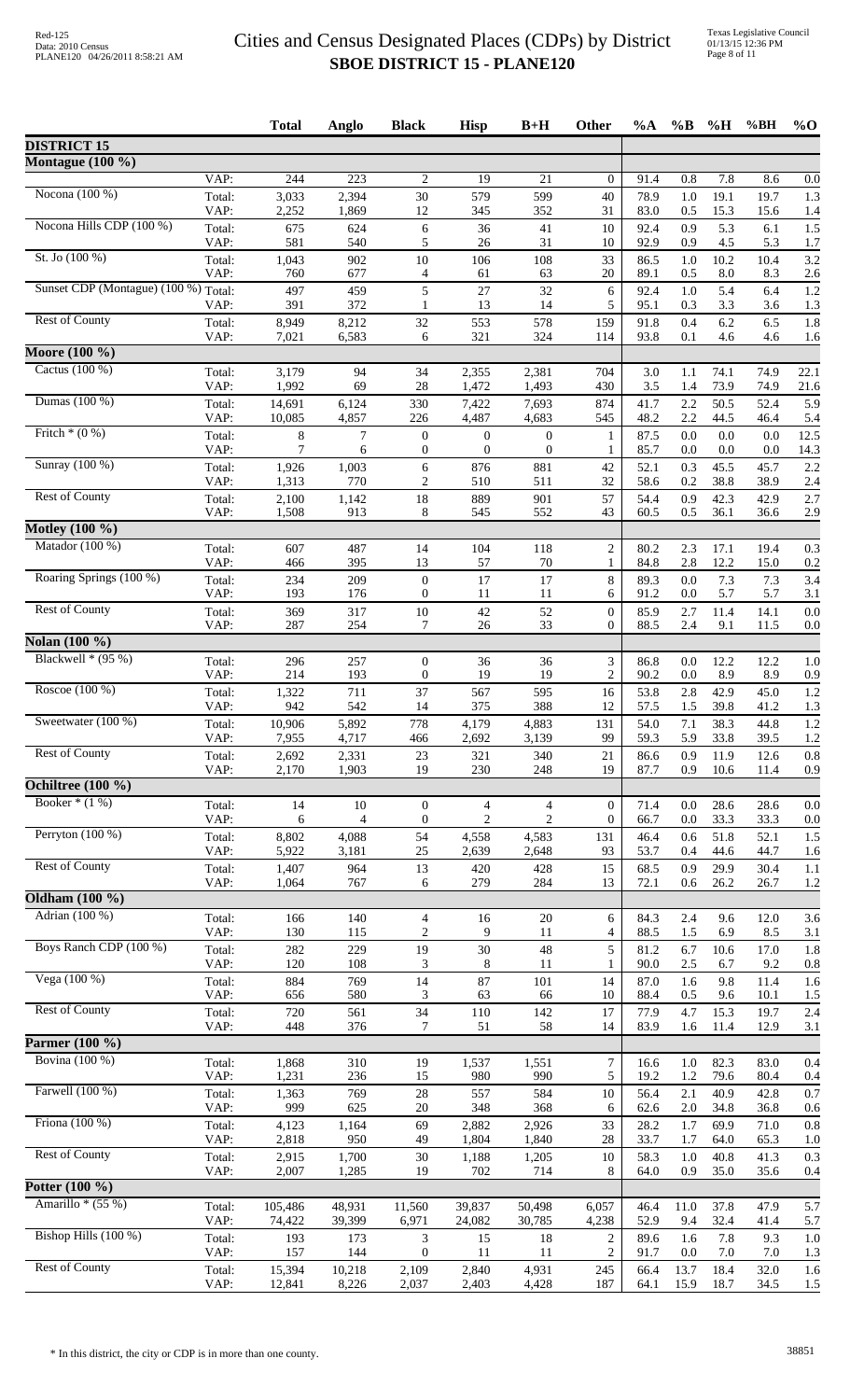|                                        |                | <b>Total</b>                     | Anglo                            | <b>Black</b>                         | <b>Hisp</b>                          | $B+H$                        | Other                                | $\%A$        | $\%B$          | %H           | %BH             | $%$ <sup>O</sup> |
|----------------------------------------|----------------|----------------------------------|----------------------------------|--------------------------------------|--------------------------------------|------------------------------|--------------------------------------|--------------|----------------|--------------|-----------------|------------------|
| <b>DISTRICT 15</b>                     |                |                                  |                                  |                                      |                                      |                              |                                      |              |                |              |                 |                  |
| <b>Randall</b> (100 %)                 |                |                                  |                                  |                                      |                                      |                              |                                      |              |                |              |                 |                  |
| Amarillo * $(45%)$                     | Total:<br>VAP: | 85,209<br>63,870                 | 64,998<br>51,225                 | 2,979<br>1,718                       | 15,044<br>9,245                      | 17,735<br>10,872             | 2,476<br>1,773                       | 76.3<br>80.2 | 3.5<br>2.7     | 17.7<br>14.5 | 20.8<br>17.0    | 2.9<br>2.8       |
| Canyon (100 %)                         | Total:<br>VAP: | 13,303<br>10,452                 | 10,488<br>8,386                  | 365<br>275                           | 2,088<br>1,483                       | 2,419<br>1,742               | 396<br>324                           | 78.8<br>80.2 | 2.7<br>2.6     | 15.7<br>14.2 | 18.2<br>16.7    | 3.0<br>3.1       |
| Happy $*(9%)$                          | Total:         | 61                               | 58                               | 1                                    | $\boldsymbol{0}$                     | $\mathbf{1}$                 | $\overline{c}$                       | 95.1         | 1.6            | $0.0\,$      | 1.6             | 3.3              |
| Lake Tanglewood (100 %)                | VAP:<br>Total: | 39<br>796                        | 37<br>767                        | $\mathbf{1}$                         | $\boldsymbol{0}$<br>20               | 1<br>21                      | 1<br>8                               | 94.9<br>96.4 | 2.6<br>0.1     | 0.0<br>2.5   | 2.6<br>2.6      | 2.6<br>1.0       |
| Palisades (100 %)                      | VAP:<br>Total: | 670<br>325                       | 650<br>301                       | $\boldsymbol{0}$<br>$\boldsymbol{0}$ | 14<br>20                             | 14<br>$20\,$                 | 6<br>$\overline{4}$                  | 97.0<br>92.6 | 0.0<br>0.0     | 2.1<br>6.2   | 2.1<br>6.2      | 0.9<br>1.2       |
|                                        | VAP:           | 264                              | 247                              | $\boldsymbol{0}$                     | 13                                   | 13                           | 4                                    | 93.6         | 0.0            | 4.9          | 4.9             | 1.5              |
| Timbercreek Canyon (100 %)             | Total:<br>VAP: | 418<br>341                       | 395<br>326                       | 3                                    | 12<br>9                              | 15<br>10                     | $\,$ 8 $\,$<br>5                     | 94.5<br>95.6 | 0.7<br>0.3     | 2.9<br>2.6   | 3.6<br>2.9      | 1.9<br>1.5       |
| <b>Rest of County</b>                  | Total:<br>VAP: | 20,613<br>14,986                 | 17,354<br>12,994                 | 295<br>158                           | 2,591<br>1,546                       | 2,857<br>1,697               | 402<br>295                           | 84.2<br>86.7 | 1.4<br>1.1     | 12.6<br>10.3 | 13.9<br>11.3    | 2.0<br>2.0       |
| <b>Roberts (100 %)</b>                 |                |                                  |                                  |                                      |                                      |                              |                                      |              |                |              |                 |                  |
| Miami (100 %)                          | Total:         | 597                              | 541                              | $\overline{4}$                       | 47                                   | 47                           | 9                                    | 90.6         | 0.7            | 7.9          | 7.9             | 1.5              |
| <b>Rest of County</b>                  | VAP:<br>Total: | 452<br>332                       | 414<br>300                       | 1<br>$\boldsymbol{0}$                | 30<br>$27\,$                         | 30<br>$27\,$                 | 8<br>5                               | 91.6<br>90.4 | 0.2<br>0.0     | 6.6<br>8.1   | 6.6<br>8.1      | 1.8<br>1.5       |
|                                        | VAP:           | 241                              | 220                              | $\boldsymbol{0}$                     | 17                                   | 17                           | $\overline{4}$                       | 91.3         | 0.0            | 7.1          | 7.1             | 1.7              |
| <b>Runnels</b> (100 %)                 |                |                                  |                                  |                                      |                                      |                              |                                      |              |                |              |                 |                  |
| Ballinger (100 %)                      | Total:<br>VAP: | 3,767<br>2,796                   | 2,328<br>1,863                   | 109<br>79                            | 1,294<br>823                         | 1,389<br>895                 | 50<br>38                             | 61.8<br>66.6 | 2.9<br>2.8     | 34.4<br>29.4 | 36.9<br>32.0    | 1.3<br>1.4       |
| Miles $(100\%)$                        | Total:         | 829                              | 508                              | 7                                    | 302                                  | 309                          | 12                                   | 61.3         | 0.8            | 36.4         | 37.3            | 1.4              |
|                                        | VAP:           | 599                              | 380                              | 4                                    | 208                                  | 212                          | $\tau$                               | 63.4         | 0.7            | 34.7         | 35.4            | 1.2              |
| Winters $(100\%)$                      | Total:<br>VAP: | 2,562<br>1,854                   | 1,347<br>1,105                   | 88<br>52                             | 1,138<br>694                         | 1,197<br>736                 | 18<br>13                             | 52.6<br>59.6 | 3.4<br>2.8     | 44.4<br>37.4 | 46.7<br>39.7    | 0.7<br>0.7       |
| <b>Rest of County</b>                  | Total:<br>VAP: | 3,343<br>2,620                   | 2,658<br>2,170                   | 27<br>18                             | 627<br>404                           | 653<br>422                   | 32<br>28                             | 79.5<br>82.8 | 0.8<br>0.7     | 18.8<br>15.4 | 19.5<br>16.1    | 1.0<br>1.1       |
| <b>Scurry</b> (100 %)                  |                |                                  |                                  |                                      |                                      |                              |                                      |              |                |              |                 |                  |
| Hermleigh CDP (100 %)                  | Total:<br>VAP: | 345<br>261                       | 227<br>181                       | 9<br>5                               | 107<br>72                            | 114<br>76                    | $\overline{4}$<br>4                  | 65.8<br>69.3 | 2.6<br>1.9     | 31.0<br>27.6 | 33.0<br>29.1    | 1.2<br>1.5       |
| Snyder $(100\%)$                       | Total:         | 11,202                           | 5,987                            | 516                                  | 4,641                                | 5,095                        | 120                                  | 53.4         | 4.6            | 41.4         | 45.5            | 1.1              |
| <b>Rest of County</b>                  | VAP:<br>Total: | 8,029<br>5,374                   | 4,764<br>3,559                   | 332<br>381                           | 2,860<br>1,401                       | 3,178<br>1,766               | 87<br>49                             | 59.3<br>66.2 | 4.1<br>7.1     | 35.6<br>26.1 | 39.6<br>32.9    | 1.1<br>0.9       |
|                                        | VAP:           | 4,397                            | 2,974                            | 356                                  | 1,032                                | 1,386                        | 37                                   | 67.6         | 8.1            | 23.5         | 31.5            | 0.8              |
| Shackelford (100 %)                    |                |                                  |                                  |                                      |                                      |                              |                                      |              |                |              |                 |                  |
| Albany (100 %)                         | Total:<br>VAP: | 2,034<br>1,490                   | 1,762<br>1,327                   | 32<br>14                             | 214<br>126                           | 240<br>138                   | 32<br>25                             | 86.6<br>89.1 | 1.6<br>0.9     | 10.5<br>8.5  | 11.8<br>9.3     | 1.6<br>1.7       |
| Lueders $*(0\%)$                       | Total:<br>VAP: | $\mathbf{0}$<br>$\boldsymbol{0}$ | $\mathbf{0}$<br>$\boldsymbol{0}$ | $\boldsymbol{0}$<br>$\boldsymbol{0}$ | $\boldsymbol{0}$<br>$\boldsymbol{0}$ | $\mathbf{0}$<br>$\mathbf{0}$ | $\boldsymbol{0}$<br>$\boldsymbol{0}$ | 0.0<br>0.0   | 0.0<br>$0.0\,$ | 0.0<br>0.0   | 0.0<br>0.0      | 0.0<br>0.0       |
| Moran (100 %)                          | Total:         | 270                              | 220                              | $\overline{4}$                       | 47                                   | 48                           | $\overline{c}$                       | 81.5         | 1.5            | 17.4         | 17.8            | 0.7              |
| <b>Rest of County</b>                  | VAP:<br>Total: | 208<br>1,074                     | 175<br>979                       | 1<br>$20\,$                          | 31<br>79                             | 32<br>86                     | 1<br>9                               | 84.1<br>91.2 | 0.5<br>1.9     | 14.9<br>7.4  | 15.4<br>$8.0\,$ | 0.5<br>0.8       |
|                                        | VAP:           | 846                              | 786                              | 7                                    | 54                                   | 56                           | $\overline{4}$                       | 92.9         | 0.8            | 6.4          | 6.6             | 0.5              |
| Sherman $(100\%)$<br>Stratford (100 %) |                |                                  |                                  |                                      |                                      |                              |                                      |              |                |              |                 |                  |
|                                        | Total:<br>VAP: | 2,017<br>1,389                   | 1,075<br>845                     | 7<br>6                               | 925<br>530                           | 930<br>534                   | 12<br>10                             | 53.3<br>60.8 | 0.3<br>0.4     | 45.9<br>38.2 | 46.1<br>38.4    | 0.6<br>0.7       |
| Texhoma (100 %)                        | Total:<br>VAP: | 346<br>250                       | 263<br>195                       | 3                                    | 75<br>52                             | 78<br>53                     | 5<br>$\overline{c}$                  | 76.0<br>78.0 | 0.9<br>0.4     | 21.7<br>20.8 | 22.5<br>21.2    | 1.4<br>0.8       |
| <b>Rest of County</b>                  | Total:         | 671                              | 424                              | 5                                    | 227                                  | 232                          | 15                                   | 63.2         | 0.7            | 33.8         | 34.6            | 2.2              |
| Sterling $(100 \%)$                    | VAP:           | 479                              | 328                              | $\overline{4}$                       | 137                                  | 141                          | 10                                   | 68.5         | 0.8            | 28.6         | 29.4            | 2.1              |
| Sterling City (100 %)                  | Total:         | 888                              | 531                              | $21\,$                               | 324                                  | 345                          | 12                                   | 59.8         | 2.4            | 36.5         | 38.9            | 1.4              |
| <b>Rest of County</b>                  | VAP:<br>Total: | 670<br>255                       | 419<br>202                       | 13<br>$\mathbf{1}$                   | 229<br>41                            | 242<br>41                    | 9<br>12                              | 62.5<br>79.2 | 1.9<br>0.4     | 34.2<br>16.1 | 36.1<br>16.1    | 1.3<br>4.7       |
|                                        | VAP:           | 194                              | 160                              | 1                                    | 29                                   | 29                           | 5                                    | 82.5         | 0.5            | 14.9         | 14.9            | 2.6              |
| Stonewall (100 %)<br>Aspermont (100 %) |                |                                  |                                  |                                      |                                      |                              |                                      |              |                |              |                 |                  |
|                                        | Total:<br>VAP: | 919<br>685                       | 715<br>561                       | 34<br>20                             | 159<br>94                            | 192<br>114                   | 12<br>10                             | 77.8<br>81.9 | 3.7<br>2.9     | 17.3<br>13.7 | 20.9<br>16.6    | 1.3<br>1.5       |
| <b>Rest of County</b>                  | Total:         | 571                              | 491                              | 14                                   | 50                                   | 63                           | $17\,$                               | 86.0         | 2.5            | 8.8          | 11.0            | 3.0              |
| Swisher $(100\%)$                      | VAP:           | 466                              | 411                              | 11                                   | 35                                   | 45                           | 10                                   | 88.2         | 2.4            | 7.5          | 9.7             | 2.1              |
| Happy $*(91\%)$                        | Total:         | 617                              | 454                              | 5                                    | 149                                  | 153                          | 10                                   | 73.6         | 0.8            | 24.1         | 24.8            | 1.6              |
| Kress (100 %)                          | VAP:<br>Total: | 446<br>715                       | 344<br>233                       | $\overline{c}$<br>38                 | 95<br>441                            | 96<br>478                    | 6<br>4                               | 77.1<br>32.6 | 0.4<br>5.3     | 21.3<br>61.7 | 21.5<br>66.9    | 1.3<br>0.6       |
|                                        | VAP:           | 502                              | 190                              | $22\,$                               | 287                                  | 308                          | $\overline{4}$                       | 37.8         | 4.4            | 57.2         | 61.4            | 0.8              |
| Tulia (100 %)                          | Total:<br>VAP: | 4,967<br>3,646                   | 2,150<br>1,746                   | 554<br>400                           | 2,235<br>1,470                       | 2,756<br>1,860               | 61<br>40                             | 43.3<br>47.9 | 11.2<br>11.0   | 45.0<br>40.3 | 55.5<br>51.0    | 1.2<br>1.1       |
| <b>Rest of County</b>                  | Total:<br>VAP: | 1,555<br>1,208                   | 1,188<br>979                     | 33<br>$24\,$                         | 324<br>194                           | 353<br>217                   | 14<br>12                             | 76.4<br>81.0 | 2.1<br>$2.0\,$ | 20.8<br>16.1 | 22.7<br>18.0    | 0.9<br>1.0       |
|                                        |                |                                  |                                  |                                      |                                      |                              |                                      |              |                |              |                 |                  |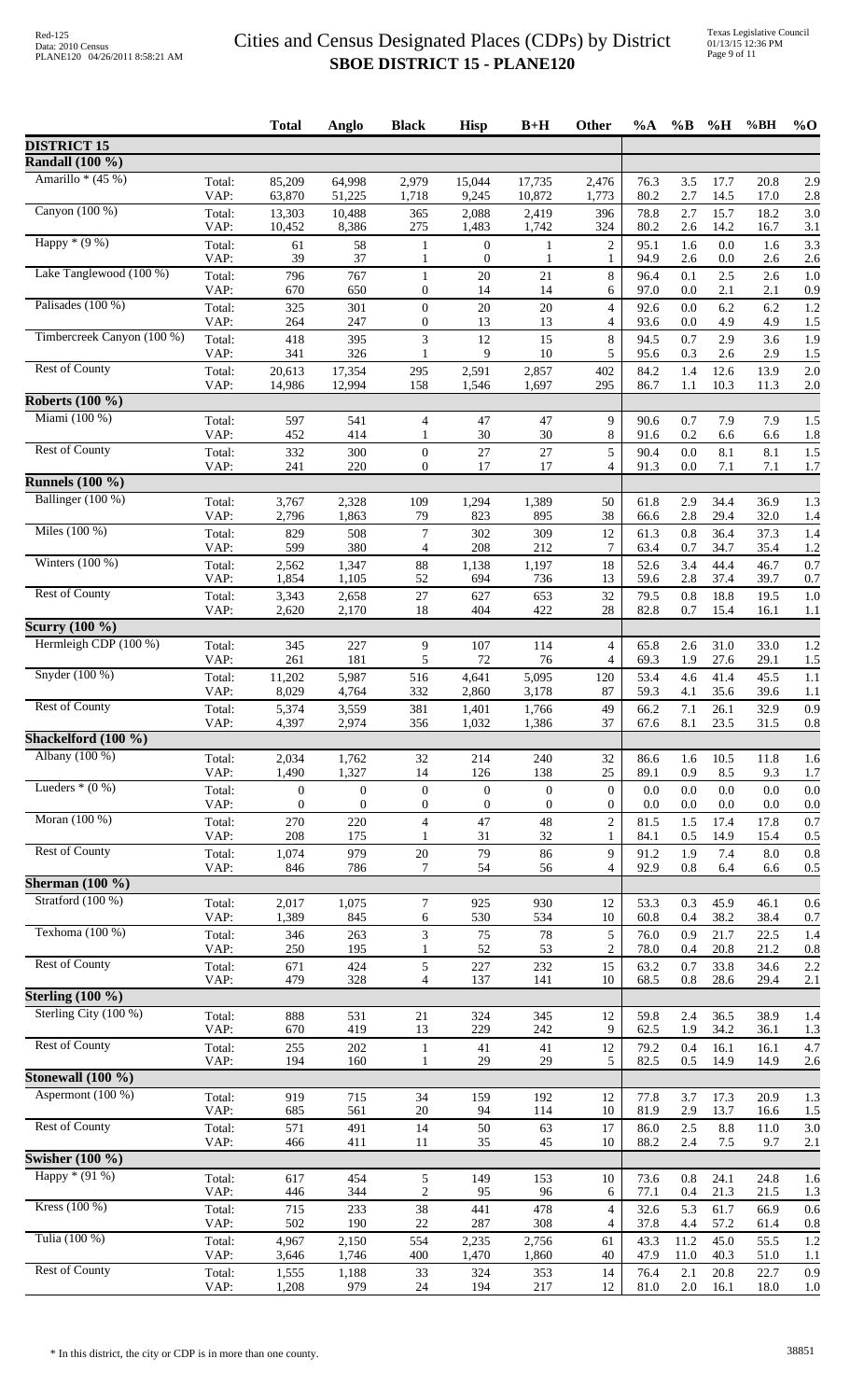|                                               |                | <b>Total</b>      | <b>Anglo</b>     | <b>Black</b>                         | <b>Hisp</b>                  | $B+H$                            | Other                 | $\%A$        | $\%B$          | %H           | %BH          | $%$ <sup>O</sup> |
|-----------------------------------------------|----------------|-------------------|------------------|--------------------------------------|------------------------------|----------------------------------|-----------------------|--------------|----------------|--------------|--------------|------------------|
| <b>DISTRICT 15</b>                            |                |                   |                  |                                      |                              |                                  |                       |              |                |              |              |                  |
| Taylor (100 %)                                |                |                   |                  |                                      |                              |                                  |                       |              |                |              |              |                  |
| Abilene * $(96\%)$                            | Total:<br>VAP: | 111,918<br>84,634 | 71,168<br>58,058 | 11,006<br>7,049                      | 27,127<br>17,122             | 37,140<br>23,810                 | 3,610<br>2,766        | 63.6<br>68.6 | 9.8<br>8.3     | 24.2<br>20.2 | 33.2<br>28.1 | 3.2<br>3.3       |
| Buffalo Gap (100 %)                           | Total:         | 464               | 420              | 5                                    | 34                           | 39                               | 5                     | 90.5         | 1.1            | 7.3          | 8.4          | 1.1              |
| Impact $(100\%)$                              | VAP:<br>Total: | 368<br>35         | 341<br>10        | 4<br>$\boldsymbol{0}$                | 20<br>25                     | 24<br>25                         | 3<br>$\boldsymbol{0}$ | 92.7<br>28.6 | 1.1<br>0.0     | 5.4<br>71.4  | 6.5<br>71.4  | 0.8<br>0.0       |
|                                               | VAP:           | 23                | 10               | $\boldsymbol{0}$                     | 13                           | 13                               | $\overline{0}$        | 43.5         | 0.0            | 56.5         | 56.5         | 0.0              |
| Lawn $(100\%)$                                | Total:<br>VAP: | 314<br>239        | 260<br>200       | $\overline{c}$<br>$\overline{0}$     | 47<br>36                     | 48<br>36                         | 6<br>3                | 82.8<br>83.7 | 0.6<br>0.0     | 15.0<br>15.1 | 15.3<br>15.1 | 1.9<br>1.3       |
| Merkel (100 %)                                | Total:         | 2,590             | 2,066            | 35                                   | 461                          | 494                              | 30                    | 79.8         | 1.4            | 17.8         | 19.1         | 1.2              |
|                                               | VAP:           | 1,929             | 1,576            | $18\,$                               | 314                          | 332                              | 21                    | 81.7         | 0.9            | 16.3         | 17.2         | 1.1              |
| Potosi CDP (100 %)                            | Total:<br>VAP: | 2,991<br>2,132    | 2,634<br>1,923   | 65<br>$28\,$                         | 205<br>118                   | 257<br>143                       | 100<br>66             | 88.1<br>90.2 | 2.2<br>1.3     | 6.9<br>5.5   | 8.6<br>6.7   | 3.3<br>3.1       |
| Trent $(100\%)$                               | Total:<br>VAP: | 337<br>251        | 291<br>224       | $\,8\,$<br>6                         | 32<br>17                     | $40\,$<br>23                     | 6<br>4                | 86.4<br>89.2 | 2.4<br>2.4     | 9.5<br>6.8   | 11.9<br>9.2  | 1.8<br>1.6       |
| Tuscola (100 %)                               | Total:         | 742               | 669              | 5                                    | 58                           | 63                               | 10                    | 90.2         | 0.7            | 7.8          | 8.5          | 1.3              |
| Tye (100 %)                                   | VAP:           | 536               | 488<br>940       | $\overline{c}$<br>52                 | 37                           | 39                               | 9<br>38               | 91.0         | 0.4            | 6.9<br>17.6  | 7.3          | 1.7<br>3.1       |
|                                               | Total:<br>VAP: | 1,242<br>894      | 717              | 22                                   | 218<br>125                   | 264<br>147                       | 30                    | 75.7<br>80.2 | 4.2<br>2.5     | 14.0         | 21.3<br>16.4 | 3.4              |
| <b>Rest of County</b>                         | Total:<br>VAP: | 10,873<br>8,342   | 9,663<br>7,565   | 135<br>$70\,$                        | 867<br>555                   | 988<br>621                       | 222<br>156            | 88.9<br>90.7 | 1.2<br>0.8     | 8.0<br>6.7   | 9.1<br>7.4   | 2.0<br>1.9       |
| Terry (100 %)                                 |                |                   |                  |                                      |                              |                                  |                       |              |                |              |              |                  |
| Brownfield (100 %)                            | Total:         | 9,657             | 4,004            | 627                                  | 5,010                        | 5,581                            | 72                    | 41.5         | 6.5            | 51.9         | 57.8         | 0.7              |
|                                               | VAP:           | 7,199             | 3,314            | 473                                  | 3,375                        | 3,829                            | 56                    | 46.0         | 6.6            | 46.9         | 53.2         | 0.8              |
| Meadow $(100\%)$                              | Total:<br>VAP: | 593<br>423        | 237<br>172       | $\boldsymbol{0}$<br>$\boldsymbol{0}$ | 353<br>250                   | 353<br>250                       | 3<br>1                | 40.0<br>40.7 | 0.0<br>0.0     | 59.5<br>59.1 | 59.5<br>59.1 | 0.5<br>0.2       |
| Wellman $(100\%)$                             | Total:         | 203               | 117              | 3                                    | 83                           | 86                               | $\boldsymbol{0}$      | 57.6         | 1.5            | 40.9         | 42.4         | 0.0              |
| <b>Rest of County</b>                         | VAP:<br>Total: | 155<br>2,198      | 99<br>1,389      | $\overline{c}$<br>29                 | 54<br>765                    | 56<br>790                        | $\mathbf{0}$<br>19    | 63.9<br>63.2 | 1.3<br>1.3     | 34.8<br>34.8 | 36.1<br>35.9 | 0.0<br>0.9       |
|                                               | VAP:           | 1,595             | 1,078            | 16                                   | 488                          | 502                              | 15                    | 67.6         | 1.0            | 30.6         | 31.5         | 0.9              |
| Throckmorton (100 %)<br>Elbert CDP $(100\%)$  |                |                   |                  |                                      |                              |                                  |                       |              |                |              |              |                  |
|                                               | Total:<br>VAP: | $30\,$<br>26      | 29<br>$25\,$     | $\boldsymbol{0}$<br>$\boldsymbol{0}$ | $\boldsymbol{0}$<br>$\theta$ | $\boldsymbol{0}$<br>$\mathbf{0}$ | 1<br>$\mathbf{1}$     | 96.7<br>96.2 | 0.0<br>0.0     | 0.0<br>0.0   | 0.0<br>0.0   | 3.3<br>3.8       |
| Throckmorton (100 %)                          | Total:         | 828               | 726              | $\sqrt{2}$                           | 85                           | 87                               | 15                    | 87.7         | 0.2            | 10.3         | 10.5         | 1.8              |
| Woodson $(100\%)$                             | VAP:<br>Total: | 634<br>264        | 568<br>213       | 1<br>$\boldsymbol{7}$                | 54<br>42                     | 55<br>49                         | 11<br>$\sqrt{2}$      | 89.6<br>80.7 | 0.2<br>2.7     | 8.5<br>15.9  | 8.7<br>18.6  | 1.7<br>0.8       |
|                                               | VAP:           | 204               | 170              | $\overline{4}$                       | 28                           | 32                               | $\overline{c}$        | 83.3         | 2.0            | 13.7         | 15.7         | 1.0              |
| <b>Rest of County</b>                         | Total:<br>VAP: | 519<br>411        | 485<br>393       | 3<br>0                               | 25<br>12                     | 26<br>12                         | 8<br>6                | 93.4<br>95.6 | 0.6<br>0.0     | 4.8<br>2.9   | 5.0<br>2.9   | 1.5<br>1.5       |
| Tom Green $(100\%$                            |                |                   |                  |                                      |                              |                                  |                       |              |                |              |              |                  |
| Carlsbad CDP (100 %)                          | Total:<br>VAP: | 719<br>587        | 520<br>419       | 81<br>$78\,$                         | 121<br>94                    | 192<br>162                       | $\overline{7}$<br>6   | 72.3<br>71.4 | 11.3<br>13.3   | 16.8<br>16.0 | 26.7<br>27.6 | 1.0<br>1.0       |
| Christoval CDP (100 %)                        | Total:         | 504               | 403              | $\overline{2}$                       | 97                           | 99                               | $\boldsymbol{2}$      | 80.0         | 0.4            | 19.2         | 19.6         | 0.4              |
| Grape Creek CDP (100 %)                       | VAP:           | 391               | 323              |                                      | 65                           | 66                               | $\mathbf{2}$          | 82.6         | 0.3            | 16.6         | 16.9         | 0.5              |
|                                               | Total:<br>VAP: | 3,154<br>2,346    | 2,368<br>1,830   | $32\,$<br>15                         | 706<br>460                   | 725<br>468                       | 61<br>48              | 75.1<br>78.0 | $1.0\,$<br>0.6 | 22.4<br>19.6 | 23.0<br>19.9 | 1.9<br>2.0       |
| San Angelo (100 %)                            | Total:<br>VAP: | 93,200<br>71,398  | 50,663<br>42,108 | 5,072<br>3,563                       | 35,862<br>24,202             | 40,241<br>27,512                 | 2,296<br>1,778        | 54.4<br>59.0 | 5.4<br>5.0     | 38.5<br>33.9 | 43.2<br>38.5 | 2.5<br>2.5       |
| <b>Rest of County</b>                         | Total:         | 12,647            | 9,845            | 113                                  | 2,529                        | 2,619                            | 183                   | 77.8         | 0.9            | 20.0         | 20.7         | 1.4              |
| Wheeler $(100\%$                              | VAP:           | 9,568             | 7,688            | 53                                   | 1,695                        | 1,740                            | 140                   | 80.4         | 0.6            | 17.7         | 18.2         | 1.5              |
| Mobeetie $(100\%)$                            | Total:         | 101               | 93               | $\mathbf{1}$                         | 5                            | 6                                | $\mathbf{2}$          | 92.1         | 1.0            | 5.0          | 5.9          | 2.0              |
|                                               | VAP:           | 77                | 75               | $\boldsymbol{0}$                     |                              | 1                                | 1                     | 97.4         | 0.0            | 1.3          | 1.3          | 1.3              |
| Shamrock (100 %)                              | Total:<br>VAP: | 1,910<br>1,450    | 1,365<br>1,123   | 112<br>67                            | 401<br>229                   | 506<br>293                       | 39<br>34              | 71.5<br>77.4 | 5.9<br>4.6     | 21.0<br>15.8 | 26.5<br>20.2 | 2.0<br>2.3       |
| Wheeler $(100\%)$                             | Total:         | 1,592             | 892              | 13                                   | 665                          | 678                              | $22\,$                | 56.0         | 0.8            | 41.8         | 42.6         | 1.4              |
| <b>Rest of County</b>                         | VAP:<br>Total: | 1,125<br>1,807    | 726<br>1,497     | 6<br>23                              | 375<br>273                   | 381<br>291                       | 18<br>19              | 64.5<br>82.8 | 0.5<br>1.3     | 33.3<br>15.1 | 33.9<br>16.1 | 1.6<br>1.1       |
|                                               | VAP:           | 1,387             | 1,204            | 11                                   | 157                          | 166                              | 17                    | 86.8         | 0.8            | 11.3         | 12.0         | 1.2              |
| <b>Wichita</b> (100 %)<br>Burkburnett (100 %) |                |                   |                  |                                      |                              |                                  |                       |              |                |              |              |                  |
|                                               | Total:<br>VAP: | 10,811<br>7,944   | 9,261<br>7,001   | 338<br>217                           | 879<br>493                   | 1,207<br>707                     | 343<br>236            | 85.7<br>88.1 | 3.1<br>2.7     | 8.1<br>6.2   | 11.2<br>8.9  | 3.2<br>3.0       |
| Cashion Community (100 %)                     | Total:<br>VAP: | 348<br>269        | 306<br>243       | 6<br>3                               | 17<br>11                     | 23<br>14                         | 19<br>12              | 87.9<br>90.3 | 1.7<br>1.1     | 4.9<br>4.1   | 6.6<br>5.2   | 5.5              |
| Electra $(100\%)$                             | Total:         | 2,791             | 2,188            | 196                                  | 371                          | 557                              | 46                    | 78.4         | 7.0            | 13.3         | 20.0         | 4.5<br>1.6       |
| Iowa Park (100 %)                             | VAP:           | 2,105             | 1,748            | 112                                  | 214                          | 321                              | 36                    | 83.0         | 5.3            | 10.2         | 15.2         | 1.7              |
|                                               | Total:<br>VAP: | 6,355<br>4,742    | 5,804<br>4,411   | 36<br>16                             | 368<br>201                   | 394<br>214                       | 157<br>117            | 91.3<br>93.0 | 0.6<br>0.3     | 5.8<br>4.2   | 6.2<br>4.5   | 2.5<br>2.5       |
| Pleasant Valley (100 %)                       | Total:         | 336               | 299              | 3                                    | 22                           | 25                               | 12                    | 89.0         | 0.9            | 6.5          | 7.4          | 3.6              |
| Wichita Falls (100 %)                         | VAP:<br>Total: | 282<br>104,553    | 256<br>66,509    | $\overline{c}$<br>14,549             | 15<br>19,771                 | 17<br>33,580                     | 9<br>4,464            | 90.8<br>63.6 | 0.7<br>13.9    | 5.3<br>18.9  | 6.0<br>32.1  | 3.2<br>4.3       |
| <b>Rest of County</b>                         | VAP:           | 80,776            | 54,251           | 10,476                               | 12,905                       | 23,106                           | 3,419                 | 67.2         | 13.0           | 16.0         | 28.6         | 4.2              |
|                                               | Total:         | 6,306             | 5,634            | 76                                   | 431                          | 498                              | 174                   | 89.3         | $1.2\,$        | 6.8          | 7.9          | 2.8              |